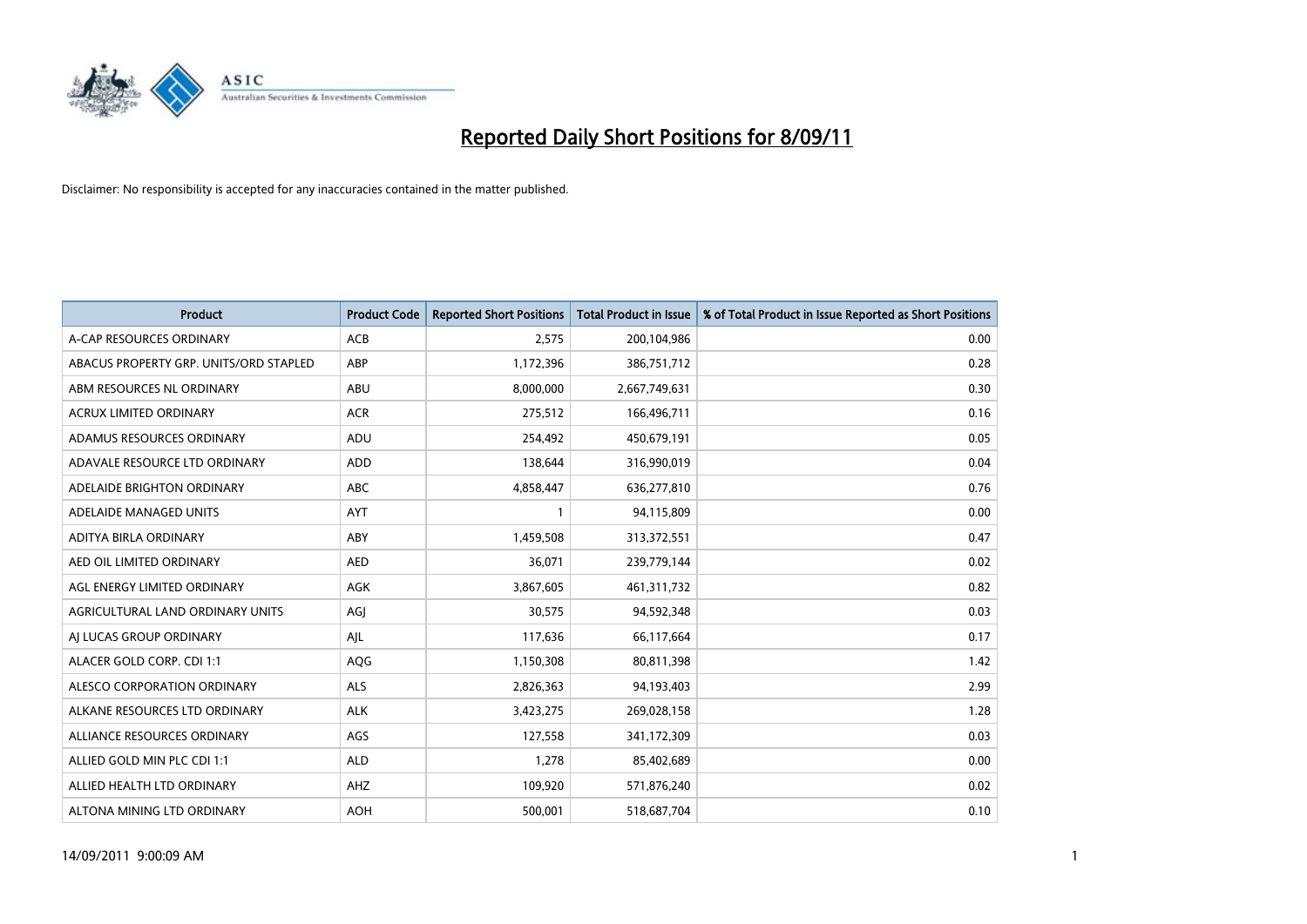

| <b>Product</b>                          | <b>Product Code</b> | <b>Reported Short Positions</b> | <b>Total Product in Issue</b> | % of Total Product in Issue Reported as Short Positions |
|-----------------------------------------|---------------------|---------------------------------|-------------------------------|---------------------------------------------------------|
| ALUMINA LIMITED ORDINARY                | <b>AWC</b>          | 25,388,710                      | 2,440,196,187                 | 1.05                                                    |
| AMADEUS ENERGY ORDINARY                 | AMU                 | 511,869                         | 286,944,489                   | 0.18                                                    |
| AMALGAMATED HOLDINGS ORDINARY           | AHD                 | 1,504                           | 157,472,748                   | 0.00                                                    |
| AMCOM TELECOMM. ORDINARY                | <b>AMM</b>          | 639                             | 238,943,029                   | 0.00                                                    |
| AMCOR LIMITED ORDINARY                  | <b>AMC</b>          | 4,305,513                       | 1,227,572,318                 | 0.34                                                    |
| AMP LIMITED ORDINARY                    | AMP                 | 12,459,913                      | 2,811,693,913                 | 0.43                                                    |
| AMPELLA MINING ORDINARY                 | <b>AMX</b>          | 813.069                         | 204,985,108                   | 0.38                                                    |
| ANSELL LIMITED ORDINARY                 | <b>ANN</b>          | 2,566,221                       | 133,033,772                   | 1.92                                                    |
| ANZ BANKING GRP LTD ORDINARY            | ANZ                 | 11,190,112                      | 2,628,902,711                 | 0.44                                                    |
| APA GROUP STAPLED SECURITIES            | <b>APA</b>          | 6,559,115                       | 634,116,029                   | 1.02                                                    |
| APEX MINERALS NL ORDINARY               | <b>AXM</b>          | 885,146                         | 5,550,243,713                 | 0.02                                                    |
| APN EUROPEAN RETAIL UNITS STAPLED SEC.  | <b>AEZ</b>          | 11,832                          | 544,910,660                   | 0.00                                                    |
| APN NEWS & MEDIA ORDINARY               | <b>APN</b>          | 25,603,389                      | 618,568,292                   | 4.14                                                    |
| AQUARIUS PLATINUM. ORDINARY             | <b>AOP</b>          | 4,905,038                       | 470,167,206                   | 1.04                                                    |
| AQUILA RESOURCES ORDINARY               | <b>AQA</b>          | 5,988,723                       | 374,368,499                   | 1.59                                                    |
| ARAFURA RESOURCE LTD ORDINARY           | <b>ARU</b>          | 6,972,141                       | 367,980,342                   | 1.87                                                    |
| ARB CORPORATION ORDINARY                | <b>ARP</b>          | 5,257                           | 72,481,302                    | 0.00                                                    |
| ARDENT LEISURE GROUP STAPLED SECURITIES | AAD                 | 1,146,401                       | 324, 167, 221                 | 0.35                                                    |
| ARISTOCRAT LEISURE ORDINARY             | <b>ALL</b>          | 23,528,101                      | 536,480,307                   | 4.38                                                    |
| ASCIANO LIMITED ORDINARY                | <b>AIO</b>          | 16,709,074                      | 2,926,103,883                 | 0.57                                                    |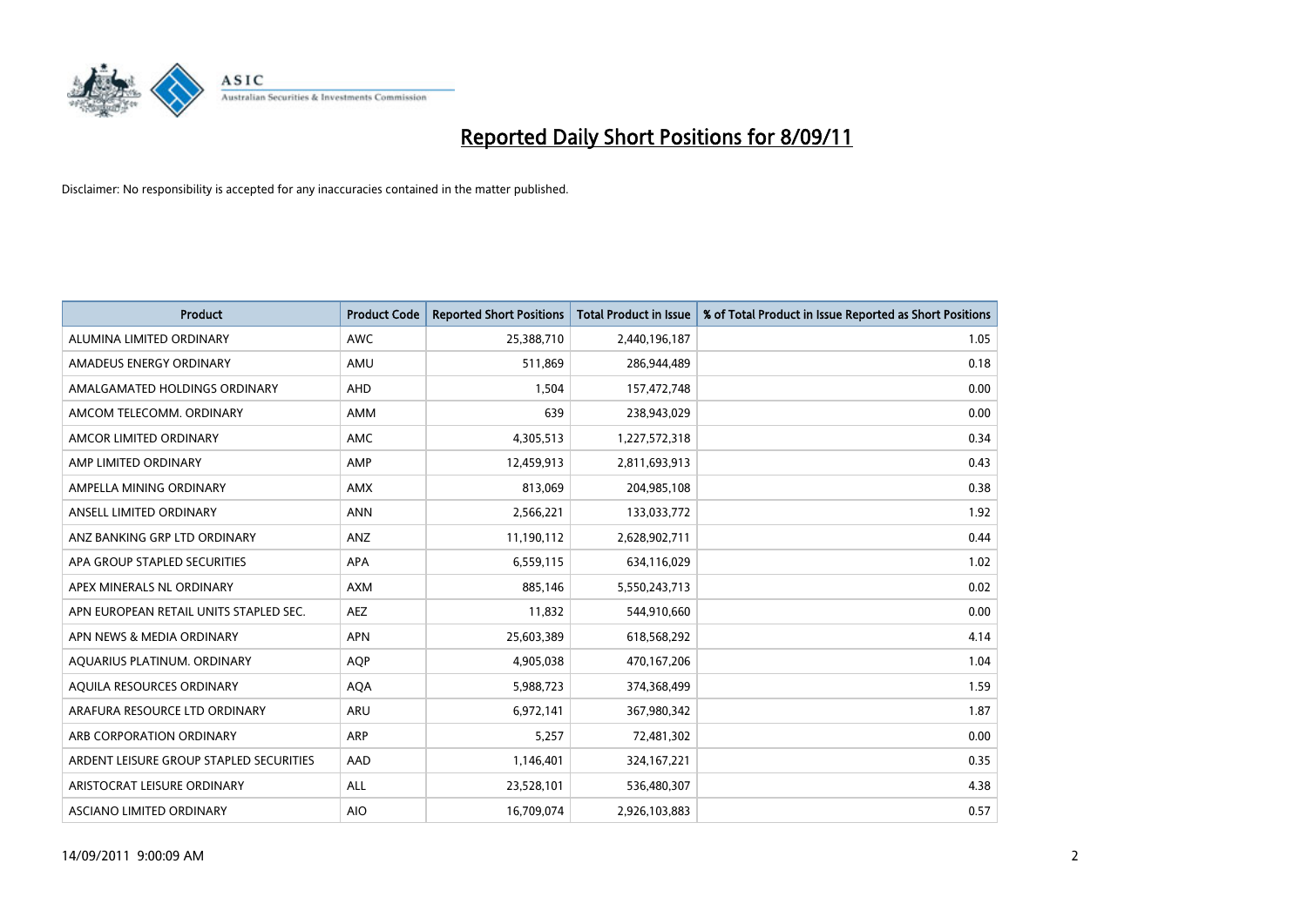

| <b>Product</b>                          | <b>Product Code</b> | <b>Reported Short Positions</b> | Total Product in Issue | % of Total Product in Issue Reported as Short Positions |
|-----------------------------------------|---------------------|---------------------------------|------------------------|---------------------------------------------------------|
| ASG GROUP LIMITED ORDINARY              | <b>ASZ</b>          | 321,523                         | 169,117,796            | 0.19                                                    |
| ASPEN GROUP ORD/UNITS STAPLED           | APZ                 | 977,501                         | 584,985,037            | 0.16                                                    |
| ASPIRE MINING LTD ORDINARY              | <b>AKM</b>          | 1,223,519                       | 540,594,556            | 0.23                                                    |
| ASTON RES LTD ORDINARY                  | <b>AZT</b>          | 669,674                         | 204,527,604            | 0.33                                                    |
| ASTRO JAP PROP GROUP STAPLED SECURITIES | AJA                 | 28,020                          | 58,445,002             | 0.05                                                    |
| ASX LIMITED ORDINARY                    | <b>ASX</b>          | 1,874,817                       | 175,136,729            | 1.07                                                    |
| ATLANTIC LIMITED ORDINARY               | ATI                 | 20,575                          | 114,244,850            | 0.02                                                    |
| ATLAS IRON LIMITED ORDINARY             | <b>AGO</b>          | 15,292,024                      | 827,181,142            | 1.85                                                    |
| AURORA OIL & GAS ORDINARY               | <b>AUT</b>          | 7,833,829                       | 411,155,343            | 1.88                                                    |
| AUSDRILL LIMITED ORDINARY               | <b>ASL</b>          | 141,730                         | 301,519,183            | 0.04                                                    |
| AUSENCO LIMITED ORDINARY                | AAX                 | 1,454,594                       | 122,987,022            | 1.18                                                    |
| AUSGOLD LIMITED ORDINARY                | <b>AUC</b>          | 75,160                          | 84,853,812             | 0.09                                                    |
| <b>AUSTAL LIMITED ORDINARY</b>          | ASB                 | 415,450                         | 188,069,638            | 0.21                                                    |
| <b>AUSTAR UNITED ORDINARY</b>           | <b>AUN</b>          | 1,945,413                       | 1,271,505,737          | 0.15                                                    |
| AUSTBROKERS HOLDINGS ORDINARY           | <b>AUB</b>          | 2                               | 54,658,736             | 0.00                                                    |
| AUSTIN ENGINEERING ORDINARY             | <b>ANG</b>          | 2,747                           | 71,864,403             | 0.00                                                    |
| <b>AUSTRALAND ASSETS ASSETS</b>         | AAZPB               | 1,168                           | 2,750,000              | 0.04                                                    |
| AUSTRALAND PROPERTY STAPLED SECURITY    | <b>ALZ</b>          | 732,956                         | 576,846,597            | 0.12                                                    |
| AUSTRALIAN AGRICULT, ORDINARY           | AAC                 | 1,234,519                       | 312,892,824            | 0.38                                                    |
| AUSTRALIAN EDUCATION UNITS              | <b>AEU</b>          | 625,000                         | 175,465,397            | 0.36                                                    |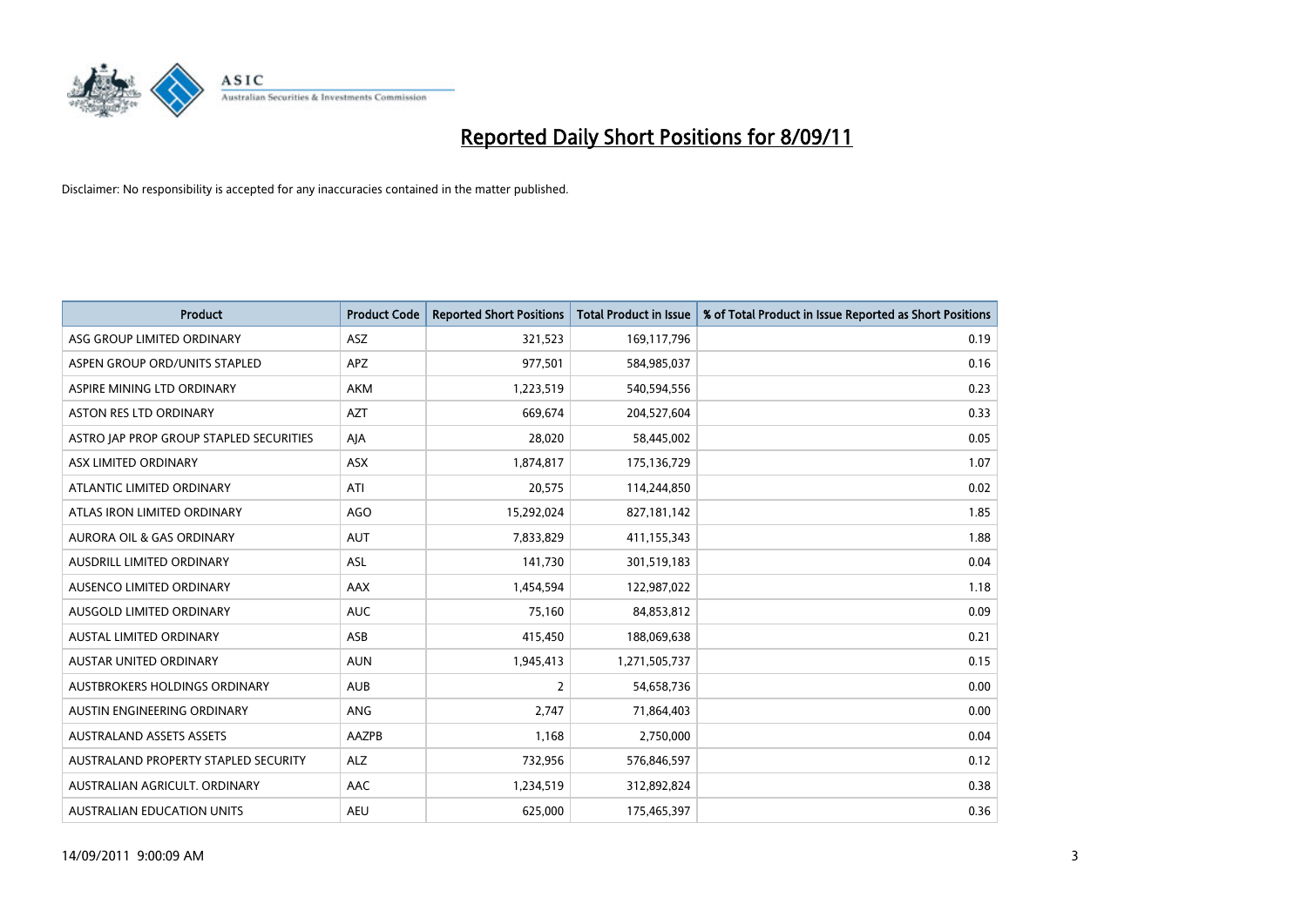

| Product                              | <b>Product Code</b> | <b>Reported Short Positions</b> | <b>Total Product in Issue</b> | % of Total Product in Issue Reported as Short Positions |
|--------------------------------------|---------------------|---------------------------------|-------------------------------|---------------------------------------------------------|
| AUSTRALIAN INFRASTR, UNITS/ORDINARY  | <b>AIX</b>          | 3,509,923                       | 620,733,944                   | 0.56                                                    |
| AUSTRALIAN MINES LTD ORDINARY        | <b>AUZ</b>          | 1,400,000                       | 636,910,317                   | 0.22                                                    |
| AUSTRALIAN PHARM, ORDINARY           | API                 | 2,093,252                       | 488,115,883                   | 0.43                                                    |
| AUTOMOTIVE HOLDINGS ORDINARY         | <b>AHE</b>          | 33,387                          | 260,579,682                   | 0.01                                                    |
| AVANCO RESOURCES LTD ORDINARY        | AVB                 | 1,080,527                       | 790,453,517                   | 0.14                                                    |
| AVEXA LIMITED ORDINARY               | <b>AVX</b>          | 243,657                         | 847,688,779                   | 0.03                                                    |
| AWE LIMITED ORDINARY                 | <b>AWE</b>          | 3,622,286                       | 521,871,941                   | 0.69                                                    |
| AZUMAH RESOURCES ORDINARY            | <b>AZM</b>          | 272,516                         | 281,650,356                   | 0.10                                                    |
| BANDANNA ENERGY ORDINARY             | <b>BND</b>          | 413,049                         | 526,946,930                   | 0.08                                                    |
| BANK OF QUEENSLAND. ORDINARY         | <b>BOQ</b>          | 9,104,788                       | 225,369,547                   | 4.03                                                    |
| <b>BANNERMAN RESOURCES ORDINARY</b>  | <b>BMN</b>          | 92,901                          | 234,435,934                   | 0.04                                                    |
| <b>BASE RES LIMITED ORDINARY</b>     | <b>BSE</b>          | 440,140                         | 419,332,023                   | 0.10                                                    |
| BATHURST RESOURCES ORDINARY          | <b>BTU</b>          | 8,752,245                       | 688,247,997                   | 1.27                                                    |
| <b>BAUXITE RESOURCE LTD ORDINARY</b> | <b>BAU</b>          | 111,797                         | 235,379,896                   | 0.05                                                    |
| <b>BC IRON LIMITED ORDINARY</b>      | <b>BCI</b>          | 251,256                         | 94,881,000                    | 0.26                                                    |
| BEACH ENERGY LIMITED ORDINARY        | <b>BPT</b>          | 1,638,877                       | 1,103,127,711                 | 0.13                                                    |
| BEADELL RESOURCE LTD ORDINARY        | <b>BDR</b>          | 445,878                         | 657,906,946                   | 0.07                                                    |
| BENDIGO AND ADELAIDE ORDINARY        | <b>BEN</b>          | 6,759,377                       | 360,412,014                   | 1.86                                                    |
| BERKELEY RESOURCES ORDINARY          | <b>BKY</b>          | 878,060                         | 174,298,273                   | 0.49                                                    |
| BETASHARES ASX RES ETF UNITS         | <b>ORE</b>          | 118,220                         | 4,519,665                     | 2.62                                                    |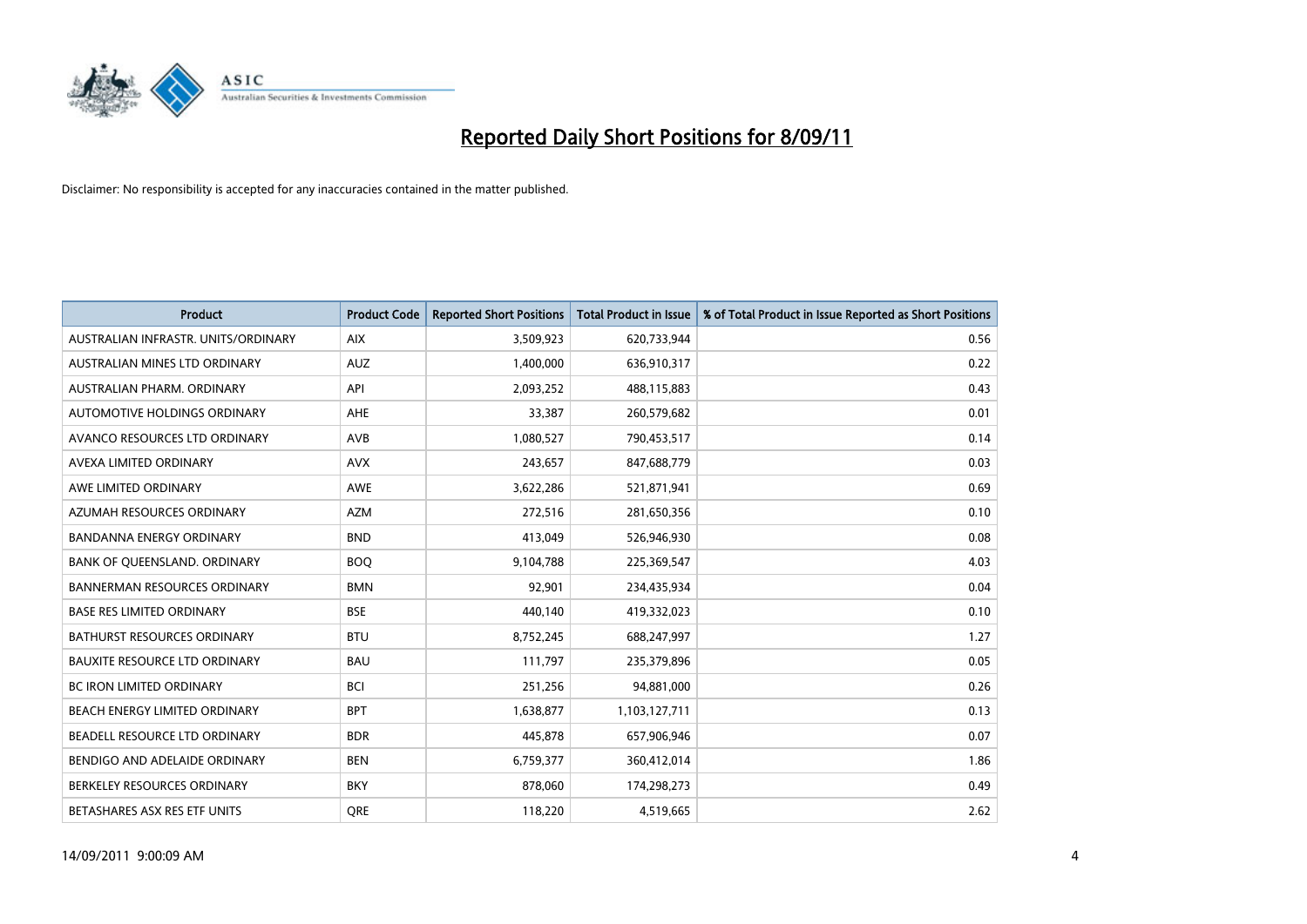

| <b>Product</b>                       | <b>Product Code</b> | <b>Reported Short Positions</b> | <b>Total Product in Issue</b> | % of Total Product in Issue Reported as Short Positions |
|--------------------------------------|---------------------|---------------------------------|-------------------------------|---------------------------------------------------------|
| BETASHARES US DOLLAR ETF UNITS       | <b>USD</b>          | 73,122                          | 5,400,000                     | 1.35                                                    |
| BHP BILLITON LIMITED ORDINARY        | <b>BHP</b>          | 45,066,759                      | 3,211,496,105                 | 1.35                                                    |
| <b>BILLABONG ORDINARY</b>            | <b>BBG</b>          | 21,621,327                      | 254,037,587                   | 8.52                                                    |
| <b>BIOTA HOLDINGS ORDINARY</b>       | <b>BTA</b>          | 1,946,020                       | 181,703,711                   | 1.06                                                    |
| <b>BISALLOY STEEL ORDINARY</b>       | <b>BIS</b>          | 84,480                          | 216,455,965                   | 0.04                                                    |
| BKI INVESTMENT LTD ORDINARY          | <b>BKI</b>          | 508                             | 425,549,573                   | 0.00                                                    |
| <b>BLACKMORES LIMITED ORDINARY</b>   | <b>BKL</b>          | 100                             | 16,779,663                    | 0.00                                                    |
| <b>BLACKTHORN RESOURCES ORDINARY</b> | <b>BTR</b>          | 35,848                          | 122,918,000                   | 0.03                                                    |
| BLUESCOPE STEEL LTD ORDINARY         | <b>BSL</b>          | 73,013,041                      | 1,842,207,385                 | 3.96                                                    |
| <b>BOART LONGYEAR ORDINARY</b>       | <b>BLY</b>          | 9,181,284                       | 461,163,412                   | 1.99                                                    |
| <b>BOOM LOGISTICS ORDINARY</b>       | <b>BOL</b>          | 337,999                         | 465,011,147                   | 0.07                                                    |
| BORAL LIMITED. ORDINARY              | <b>BLD</b>          | 45,282,681                      | 729,925,990                   | 6.19                                                    |
| BOTSWANA METALS LTD ORDINARY         | <b>BML</b>          | 7,000                           | 143,717,013                   | 0.00                                                    |
| <b>BOW ENERGY LIMITED ORDINARY</b>   | <b>BOW</b>          | 3,806,921                       | 351,683,973                   | 1.08                                                    |
| <b>BRADKEN LIMITED ORDINARY</b>      | <b>BKN</b>          | 4,597,004                       | 161,849,910                   | 2.82                                                    |
| <b>BRAMBLES LIMITED ORDINARY</b>     | <b>BXB</b>          | 16,780,345                      | 1,480,186,939                 | 1.11                                                    |
| BREVILLE GROUP LTD ORDINARY          | <b>BRG</b>          | 2,739                           | 129,995,322                   | 0.00                                                    |
| <b>BRICKWORKS LIMITED ORDINARY</b>   | <b>BKW</b>          | 64,321                          | 147,567,333                   | 0.05                                                    |
| <b>BROCKMAN RESOURCES ORDINARY</b>   | <b>BRM</b>          | 62,862                          | 144,803,151                   | 0.04                                                    |
| BT INVESTMENT MNGMNT ORDINARY        | <b>BTT</b>          | 1,257,377                       | 160,000,000                   | 0.78                                                    |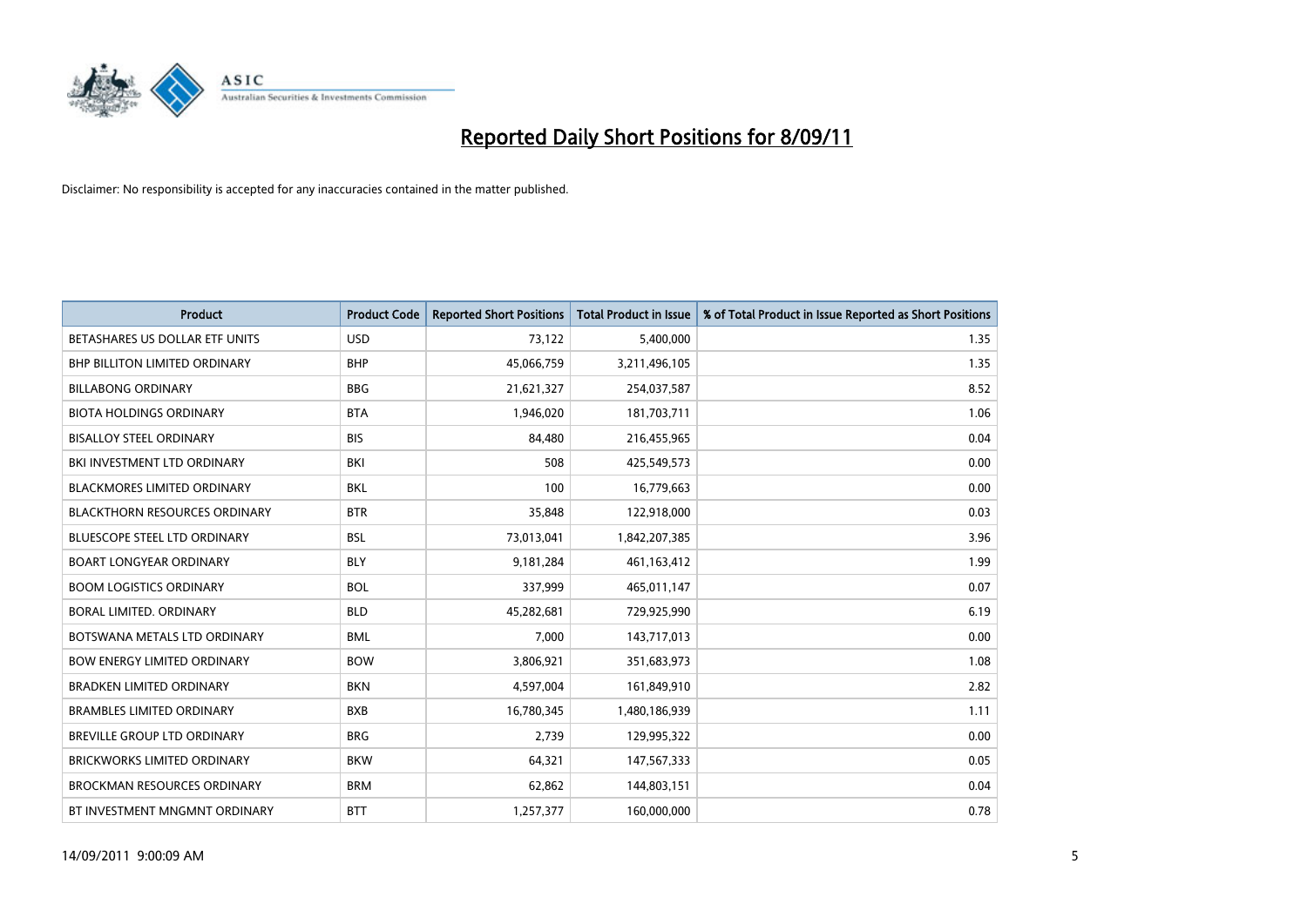

| <b>Product</b>                        | <b>Product Code</b> | <b>Reported Short Positions</b> | <b>Total Product in Issue</b> | % of Total Product in Issue Reported as Short Positions |
|---------------------------------------|---------------------|---------------------------------|-------------------------------|---------------------------------------------------------|
| <b>BURU ENERGY ORDINARY</b>           | <b>BRU</b>          | 4,233,251                       | 210,240,549                   | 2.01                                                    |
| <b>BWP TRUST ORDINARY UNITS</b>       | <b>BWP</b>          | 568,077                         | 520,012,793                   | 0.10                                                    |
| CABCHARGE AUSTRALIA ORDINARY          | CAB                 | 692,114                         | 120,437,014                   | 0.56                                                    |
| CALTEX AUSTRALIA ORDINARY             | <b>CTX</b>          | 8,472,052                       | 270,000,000                   | 3.12                                                    |
| <b>CAMPBELL BROTHERS ORDINARY</b>     | <b>CPB</b>          | 95,755                          | 67,503,411                    | 0.13                                                    |
| CAPE LAMBERT RES LTD ORDINARY         | <b>CFE</b>          | 1,099,655                       | 631,349,603                   | 0.18                                                    |
| CARABELLA RES LTD ORDINARY            | <b>CLR</b>          | 761,512                         | 92,389,409                    | 0.82                                                    |
| <b>CARBON ENERGY ORDINARY</b>         | <b>CNX</b>          | 1,198,726                       | 698,517,858                   | 0.15                                                    |
| CARDNO LIMITED ORDINARY               | CDD                 | 100                             | 109,780,032                   | 0.00                                                    |
| <b>CARINDALE PROPERTY UNIT</b>        | <b>CDP</b>          | 18,641                          | 70,000,000                    | 0.03                                                    |
| CARNARVON PETROLEUM ORDINARY          | <b>CVN</b>          | 2,871,944                       | 690,320,634                   | 0.39                                                    |
| <b>CARNEGIE WAVE ENERGY ORDINARY</b>  | <b>CWE</b>          | 83,000                          | 899,087,627                   | 0.01                                                    |
| CARPATHIAN RESOURCES ORDINARY         | <b>CPN</b>          | 75,000                          | 265,533,501                   | 0.03                                                    |
| CARPENTARIA EXP. LTD ORDINARY         | CAP                 | 9,777                           | 98,741,301                    | 0.01                                                    |
| CARSALES.COM LTD ORDINARY             | <b>CRZ</b>          | 13,616,712                      | 233,879,722                   | 5.82                                                    |
| CASH CONVERTERS ORDINARY              | CCV                 | 114,645                         | 379,761,025                   | 0.03                                                    |
| <b>CASPIAN OIL &amp; GAS ORDINARY</b> | <b>CIG</b>          | 50,000                          | 1,331,500,513                 | 0.00                                                    |
| CATALPA RESOURCES ORDINARY            | CAH                 | 319,345                         | 178,214,799                   | 0.18                                                    |
| <b>CELLNET GROUP ORDINARY</b>         | <b>CLT</b>          | 1,342                           | 61,232,953                    | 0.00                                                    |
| CENTRAL PETROLEUM ORDINARY            | <b>CTP</b>          | 11,455                          | 982,304,842                   | 0.00                                                    |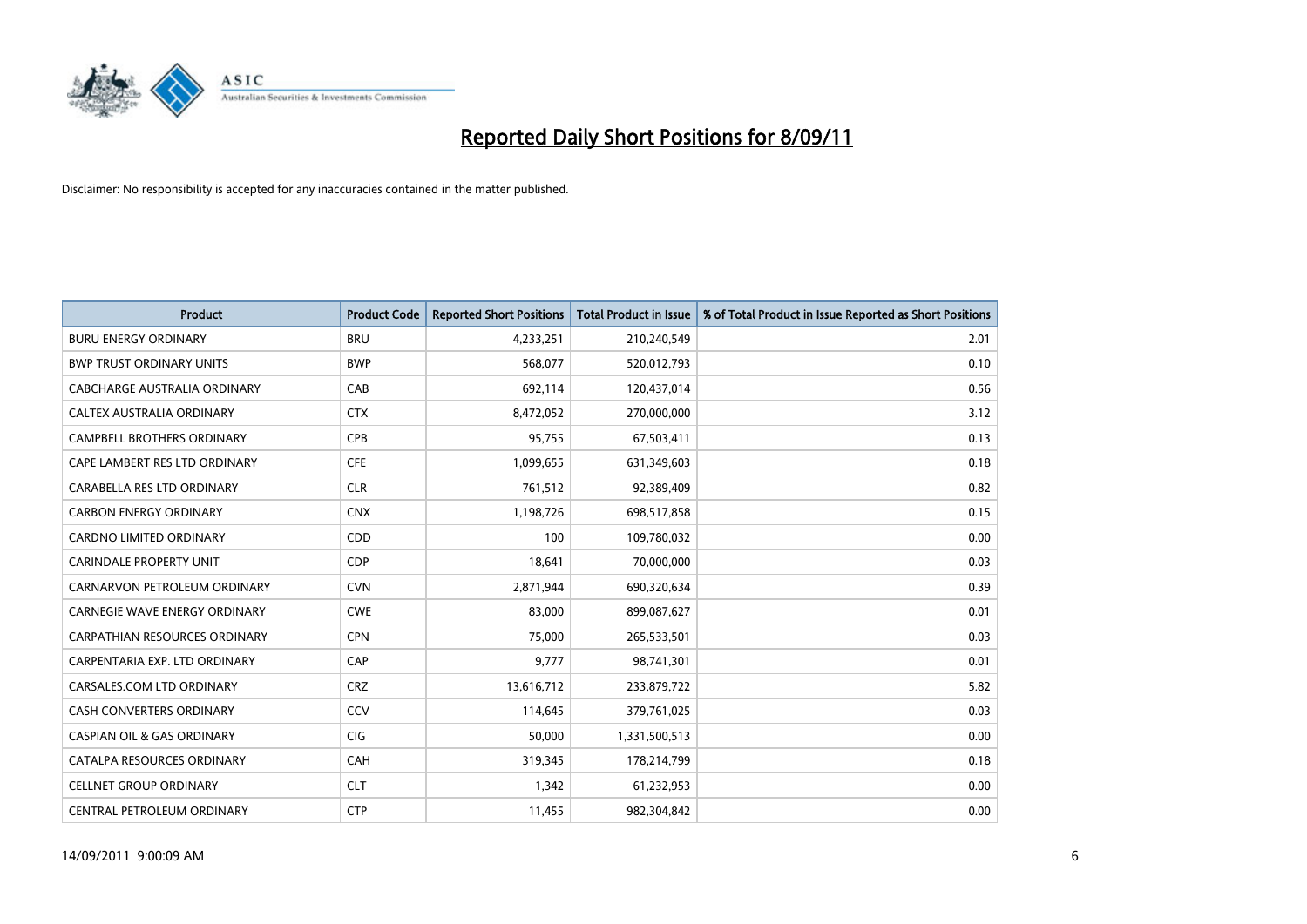

| Product                                       | <b>Product Code</b> | <b>Reported Short Positions</b> | Total Product in Issue | % of Total Product in Issue Reported as Short Positions |
|-----------------------------------------------|---------------------|---------------------------------|------------------------|---------------------------------------------------------|
| <b>CENTRO PROPERTIES UNITS/ORD STAPLED</b>    | <b>CNP</b>          | 26,129                          | 972,414,514            | 0.00                                                    |
| <b>CENTRO RETAIL GROUP STAPLED SECURITIES</b> | <b>CER</b>          | 673,731                         | 2,286,399,424          | 0.02                                                    |
| <b>CERAMIC FUEL CELLS ORDINARY</b>            | <b>CFU</b>          | 637,272                         | 1,201,353,566          | 0.05                                                    |
| CERRO RESOURCES NL ORDINARY                   | <b>CIO</b>          | 24,172                          | 748,268,606            | 0.00                                                    |
| <b>CFS RETAIL PROPERTY UNITS</b>              | <b>CFX</b>          | 69,018,638                      | 2,839,591,911          | 2.43                                                    |
| <b>CGA MINING LIMITED ORDINARY</b>            | <b>CGX</b>          | 87,581                          | 333,475,726            | 0.02                                                    |
| CHALLENGER DIV.PRO. STAPLED UNITS             | <b>CDI</b>          | 434,996                         | 898,159,765            | 0.05                                                    |
| <b>CHALLENGER INFRAST, STAPLED UNITS</b>      | <b>CIF</b>          | 26,345                          | 316,223,785            | 0.01                                                    |
| <b>CHALLENGER LIMITED ORDINARY</b>            | <b>CGF</b>          | 8,124,205                       | 492,807,490            | 1.65                                                    |
| CHANDLER MACLEOD LTD ORDINARY                 | <b>CMG</b>          | 11,970                          | 466,466,720            | 0.00                                                    |
| CHARTER HALL GROUP STAPLED US PROHIBIT.       | <b>CHC</b>          | 1,000,290                       | 308,040,283            | 0.32                                                    |
| <b>CHARTER HALL OFFICE UNIT</b>               | COO                 | 10,632,373                      | 493,319,730            | 2.16                                                    |
| <b>CHARTER HALL RETAIL UNITS</b>              | <b>CQR</b>          | 329,243                         | 302,162,079            | 0.10                                                    |
| CITIGOLD CORP LTD ORDINARY                    | <b>CTO</b>          | 2,059,217                       | 1,105,078,301          | 0.18                                                    |
| CLINUVEL PHARMACEUT, ORDINARY                 | <b>CUV</b>          | 4,127                           | 30,381,706             | 0.01                                                    |
| <b>CLOUGH LIMITED ORDINARY</b>                | <b>CLO</b>          | 94,490                          | 769,801,269            | 0.01                                                    |
| <b>CO2 GROUP LIMITED ORDINARY</b>             | COZ                 | 400,000                         | 280,309,888            | 0.14                                                    |
| <b>COAL &amp; ALLIED ORDINARY</b>             | <b>CNA</b>          | 7,596                           | 86,584,735             | 0.00                                                    |
| COAL OF AFRICA LTD ORDINARY                   | <b>CZA</b>          | 630,262                         | 531,139,661            | 0.12                                                    |
| <b>COALSPUR MINES LTD ORDINARY</b>            | <b>CPL</b>          | 788,349                         | 579,768,744            | 0.14                                                    |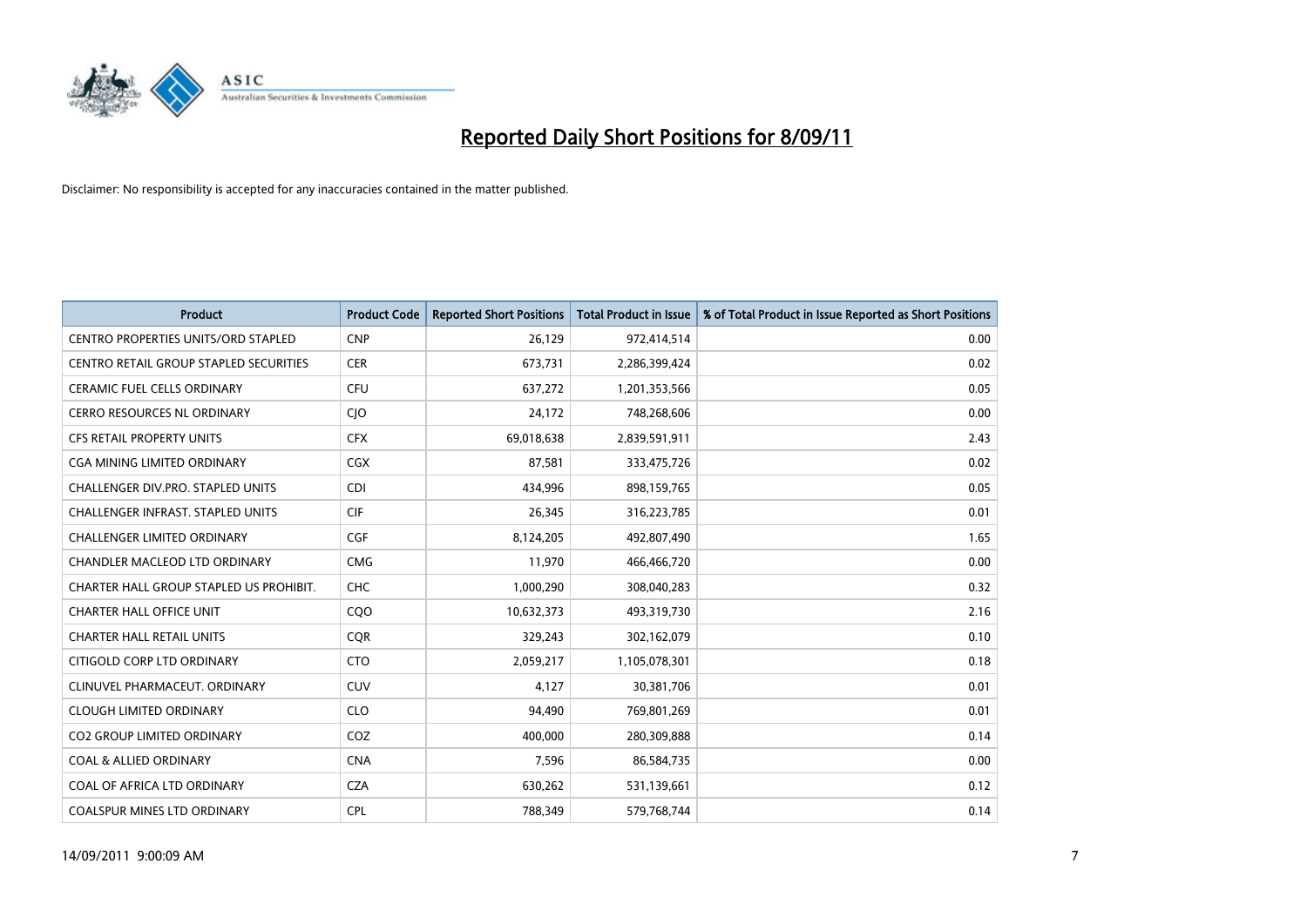

| Product                                  | <b>Product Code</b> | <b>Reported Short Positions</b> | Total Product in Issue | % of Total Product in Issue Reported as Short Positions |
|------------------------------------------|---------------------|---------------------------------|------------------------|---------------------------------------------------------|
| <b>COBAR CONSOLIDATED ORDINARY</b>       | CCU                 | 44,836                          | 175,313,488            | 0.03                                                    |
| COCA-COLA AMATIL ORDINARY                | <b>CCL</b>          | 7,841,011                       | 758,281,096            | 1.03                                                    |
| <b>COCHLEAR LIMITED ORDINARY</b>         | <b>COH</b>          | 2,144,263                       | 56,877,410             | 3.77                                                    |
| COCKATOO COAL ORDINARY                   | <b>COK</b>          | 5,721,324                       | 1,016,196,908          | 0.56                                                    |
| <b>COFFEY INTERNATIONAL ORDINARY</b>     | <b>COF</b>          | 12,861                          | 134,066,081            | 0.01                                                    |
| <b>COKAL LTD ORDINARY</b>                | <b>CKA</b>          | 662,449                         | 130,100,735            | 0.51                                                    |
| COMMONWEALTH BANK, ORDINARY              | <b>CBA</b>          | 30,807,499                      | 1,558,713,344          | 1.96                                                    |
| <b>COMMONWEALTH PROP ORDINARY UNITS</b>  | <b>CPA</b>          | 32,835,493                      | 2,458,123,552          | 1.33                                                    |
| <b>COMPASS RESOURCES ORDINARY</b>        | <b>CMR</b>          | 160,952                         | 147,402,920            | 0.11                                                    |
| <b>COMPUTERSHARE LTD ORDINARY</b>        | <b>CPU</b>          | 5,964,605                       | 555,664,059            | 1.06                                                    |
| <b>CONNECTEAST GROUP STAPLED</b>         | <b>CEU</b>          | 12,335,662                      | 3,940,145,951          | 0.31                                                    |
| CONQUEST MINING ORDINARY                 | CQT                 | 260,146                         | 583,241,478            | 0.03                                                    |
| CONSOLIDATED MEDIA, ORDINARY             | <b>CMI</b>          | 1,226,205                       | 561,834,996            | 0.22                                                    |
| CONTANGO MICROCAP ORDINARY               | <b>CTN</b>          | 7,500                           | 146,423,793            | 0.01                                                    |
| CONTINENTAL COAL LTD DEFERRED SETTLEMENT | <b>CCCDA</b>        | 2,250                           | 241,517,032            | 0.00                                                    |
| <b>COOPER ENERGY LTD ORDINARY</b>        | <b>COE</b>          | 89,539                          | 292,576,001            | 0.03                                                    |
| <b>COPPER STRIKE LTD ORDINARY</b>        | <b>CSE</b>          | 714                             | 129,455,571            | 0.00                                                    |
| <b>CORDLIFE LIMITED ORDINARY</b>         | CBB                 |                                 | 150,887,354            | 0.00                                                    |
| <b>COUNT FINANCIAL ORDINARY</b>          | COU                 | 428,808                         | 262,282,684            | 0.16                                                    |
| <b>CREDIT CORP GROUP ORDINARY</b>        | <b>CCP</b>          | 2,100                           | 45,210,752             | 0.00                                                    |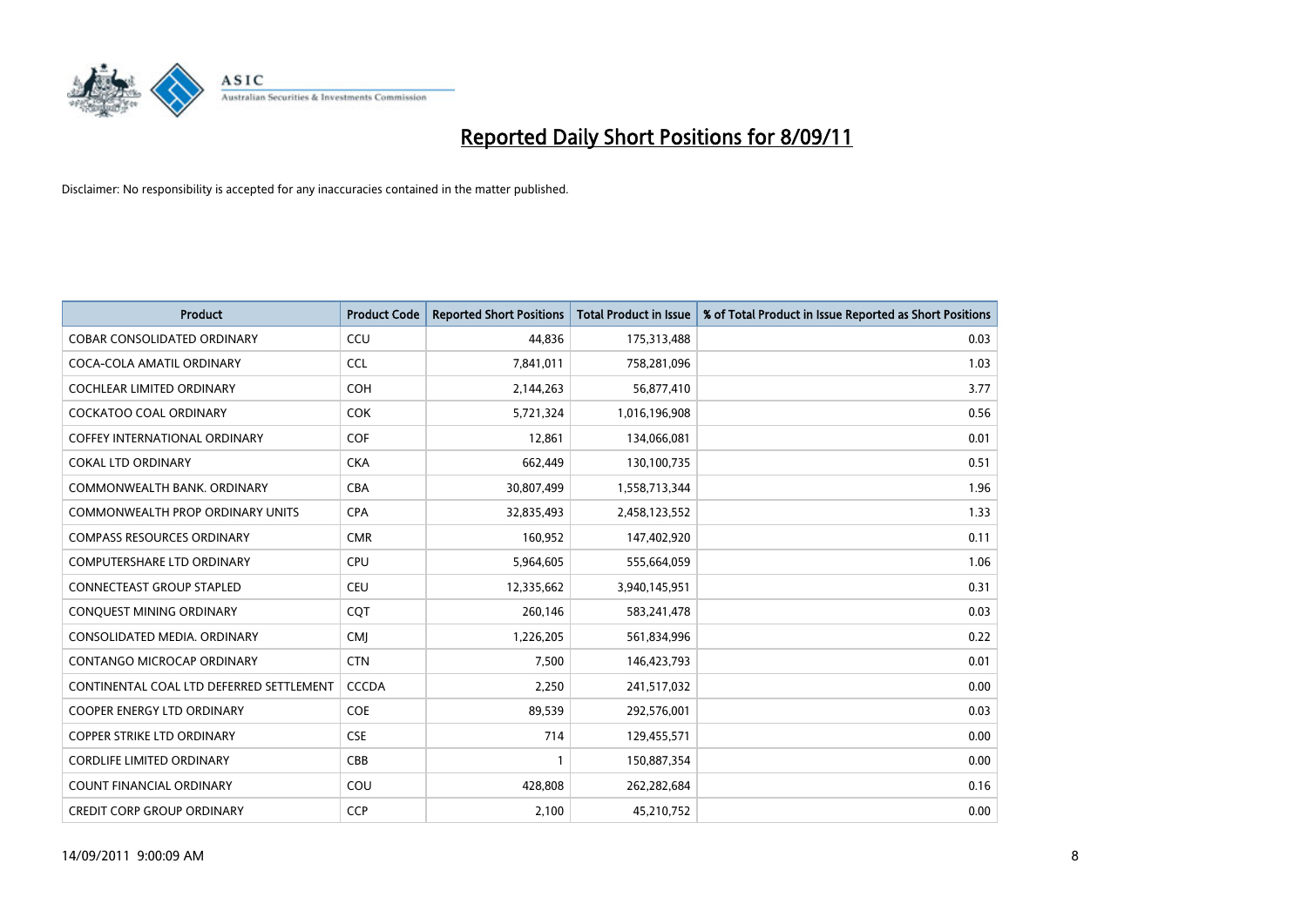

| Product                                 | <b>Product Code</b> | <b>Reported Short Positions</b> | <b>Total Product in Issue</b> | % of Total Product in Issue Reported as Short Positions |
|-----------------------------------------|---------------------|---------------------------------|-------------------------------|---------------------------------------------------------|
| <b>CROMWELL PROP STAPLED SECURITIES</b> | <b>CMW</b>          | 181,003                         | 966,845,859                   | 0.02                                                    |
| <b>CROWN LIMITED ORDINARY</b>           | <b>CWN</b>          | 1,571,167                       | 754,131,800                   | 0.19                                                    |
| <b>CSG LIMITED ORDINARY</b>             | CSV                 | 846,988                         | 282,567,499                   | 0.30                                                    |
| <b>CSL LIMITED ORDINARY</b>             | <b>CSL</b>          | 7,311,534                       | 527,976,541                   | 1.35                                                    |
| <b>CSR LIMITED ORDINARY</b>             | <b>CSR</b>          | 22,595,609                      | 506,000,315                   | 4.44                                                    |
| <b>CUDECO LIMITED ORDINARY</b>          | CDU                 | 1,728,038                       | 138,649,865                   | 1.24                                                    |
| <b>CUSTOMERS LIMITED ORDINARY</b>       | <b>CUS</b>          | 228,998                         | 134,869,357                   | 0.17                                                    |
| DART ENERGY LTD ORDINARY                | <b>DTE</b>          | 5,575,133                       | 720,875,002                   | 0.77                                                    |
| DAVID JONES LIMITED ORDINARY            | <b>DJS</b>          | 48,848,672                      | 520,751,395                   | 9.38                                                    |
| DECMIL GROUP LIMITED ORDINARY           | <b>DCG</b>          | 93,729                          | 124,269,568                   | 0.07                                                    |
| DEEP YELLOW LIMITED ORDINARY            | <b>DYL</b>          | 23,959                          | 1,128,506,403                 | 0.00                                                    |
| DEVINE LIMITED ORDINARY                 | <b>DVN</b>          | 1,800                           | 634,918,223                   | 0.00                                                    |
| DEXUS PROPERTY GROUP STAPLED UNITS      | <b>DXS</b>          | 9,845,899                       | 4,839,024,176                 | 0.18                                                    |
| DISCOVERY METALS LTD ORDINARY           | <b>DML</b>          | 5,772,977                       | 437,114,481                   | 1.31                                                    |
| DOMINO PIZZA ENTERPR ORDINARY           | <b>DMP</b>          | 287,422                         | 68,984,674                    | 0.42                                                    |
| DOWNER EDI LIMITED ORDINARY             | <b>DOW</b>          | 6,979,142                       | 429,100,296                   | 1.60                                                    |
| DUET GROUP STAPLED US PROHIBIT.         | <b>DUE</b>          | 2,937,326                       | 1,091,628,341                 | 0.27                                                    |
| DULUXGROUP LIMITED ORDINARY             | <b>DLX</b>          | 9,823,557                       | 367,456,259                   | 2.63                                                    |
| <b>EASTERN STAR GAS ORDINARY</b>        | ESG                 | 29,607,960                      | 992,317,041                   | 2.97                                                    |
| ECHO ENTERTAINMENT ORDINARY             | EGP                 | 771,597                         | 688,019,737                   | 0.11                                                    |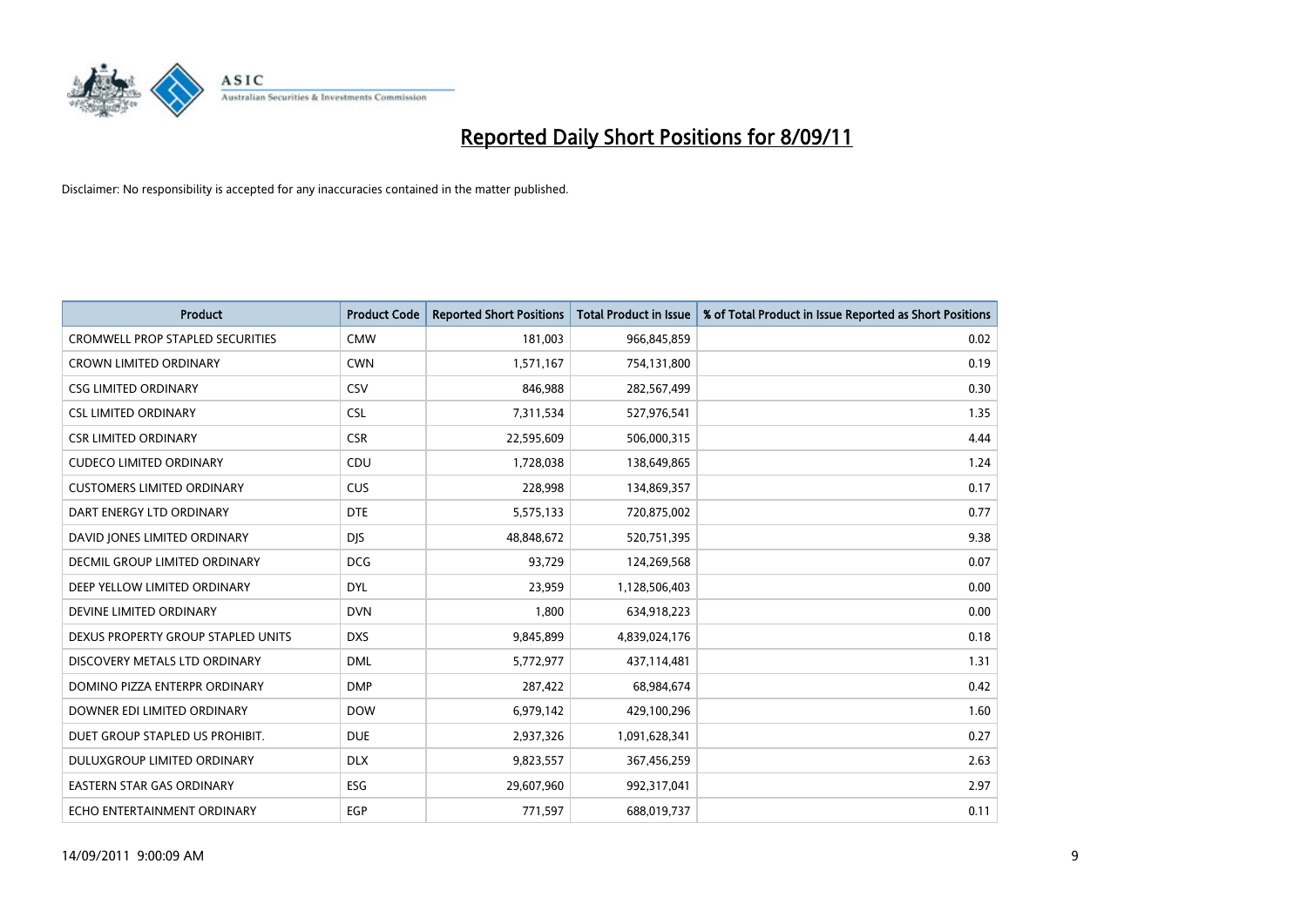

| Product                               | <b>Product Code</b> | <b>Reported Short Positions</b> | Total Product in Issue | % of Total Product in Issue Reported as Short Positions |
|---------------------------------------|---------------------|---------------------------------|------------------------|---------------------------------------------------------|
| <b>ELDERS LIMITED ORDINARY</b>        | <b>ELD</b>          | 17,828,655                      | 448,598,480            | 3.96                                                    |
| ELDORADO GOLD CORP CDI 1:1            | EAU                 | 14,837                          | 11,658,431             | 0.13                                                    |
| ELEMENTAL MINERALS ORDINARY           | <b>ELM</b>          | 187,802                         | 222,226,108            | 0.08                                                    |
| ELEMENTOS LIMITED ORDINARY            | <b>ELT</b>          | 16                              | 77,068,979             | 0.00                                                    |
| ELIXIR PETROLEUM LTD ORDINARY         | <b>EXR</b>          | 324,400                         | 188,988,472            | 0.17                                                    |
| <b>EMECO HOLDINGS ORDINARY</b>        | <b>EHL</b>          | 1,274,004                       | 631,237,586            | 0.19                                                    |
| <b>ENERGY RESOURCES ORDINARY 'A'</b>  | ERA                 | 5,357,854                       | 190,737,934            | 2.81                                                    |
| <b>ENERGY WORLD CORPOR, ORDINARY</b>  | <b>EWC</b>          | 21,704,959                      | 1,734,166,672          | 1.26                                                    |
| ENTEK ENERGY LTD ORDINARY             | <b>ETE</b>          | 489,903                         | 510,657,387            | 0.10                                                    |
| <b>ENTELLECT LIMITED ORDINARY</b>     | <b>ESN</b>          | 464,050                         | 985,337,932            | 0.05                                                    |
| <b>ENVESTRA LIMITED ORDINARY</b>      | <b>ENV</b>          | 1,957,270                       | 1,468,560,201          | 0.13                                                    |
| EXTRACT RESOURCES ORDINARY            | <b>EXT</b>          | 564,282                         | 251,159,163            | 0.21                                                    |
| FAIRFAX MEDIA LTD ORDINARY            | <b>FXI</b>          | 293,224,988                     | 2,351,955,725          | 12.47                                                   |
| <b>FAR LTD ORDINARY</b>               | <b>FAR</b>          | 21,000,000                      | 1,245,401,164          | 1.69                                                    |
| <b>FERRAUS LIMITED ORDINARY</b>       | <b>FRS</b>          | 370                             | 408,884,504            | 0.00                                                    |
| FISHER & PAYKEL APP. ORDINARY         | <b>FPA</b>          | 18,298                          | 724,235,162            | 0.00                                                    |
| FKP PROPERTY GROUP STAPLED SECURITIES | <b>FKP</b>          | 28,767,479                      | 1,185,077,223          | 2.41                                                    |
| FLEETWOOD CORP ORDINARY               | <b>FWD</b>          | 348,387                         | 58,122,158             | 0.60                                                    |
| FLETCHER BUILDING ORDINARY            | <b>FBU</b>          | 7,784,668                       | 678,573,570            | 1.17                                                    |
| FLEXIGROUP LIMITED ORDINARY           | <b>FXL</b>          | 73,849                          | 276,292,173            | 0.02                                                    |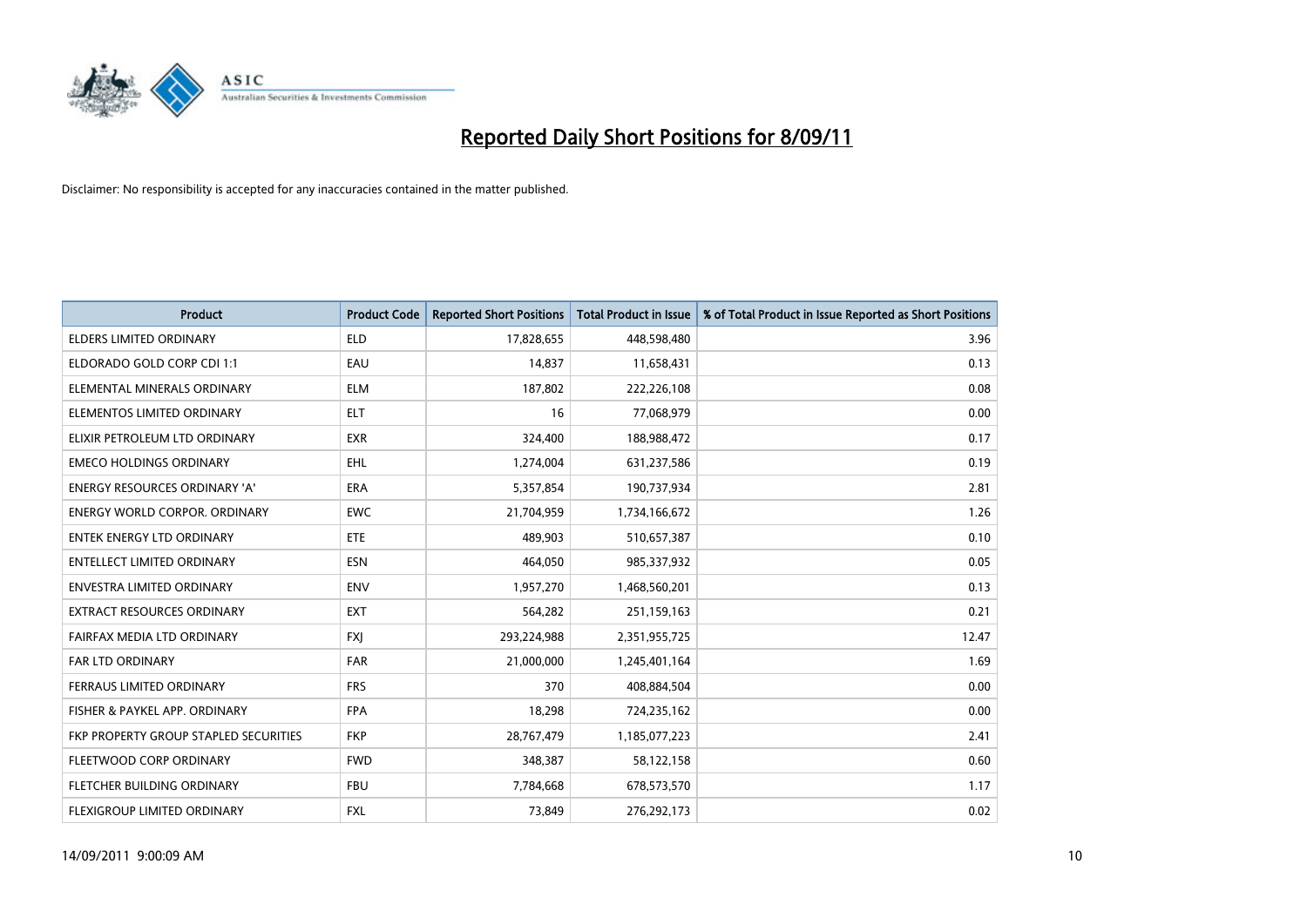

| <b>Product</b>                            | <b>Product Code</b> | <b>Reported Short Positions</b> | <b>Total Product in Issue</b> | % of Total Product in Issue Reported as Short Positions |
|-------------------------------------------|---------------------|---------------------------------|-------------------------------|---------------------------------------------------------|
| <b>FLIGHT CENTRE ORDINARY</b>             | <b>FLT</b>          | 4,873,909                       | 99,967,920                    | 4.87                                                    |
| FLINDERS MINES LTD ORDINARY               | <b>FMS</b>          | 21,189,817                      | 1,820,839,571                 | 1.16                                                    |
| <b>FORGE GROUP LIMITED ORDINARY</b>       | FGE                 | 116,298                         | 82,924,014                    | 0.13                                                    |
| FORTE ENERGY NL ORDINARY                  | <b>FTE</b>          | 2,658,986                       | 695,589,311                   | 0.38                                                    |
| FORTESCUE METALS GRP ORDINARY             | <b>FMG</b>          | 41,194,879                      | 3,113,648,659                 | 1.30                                                    |
| <b>FOSTER'S GROUP ORDINARY</b>            | FGL                 | 10,694,853                      | 1,940,894,542                 | 0.55                                                    |
| FTD CORPORATION ORDINARY                  | <b>FTD</b>          | 8,088                           | 36,474,593                    | 0.02                                                    |
| <b>FUNTASTIC LIMITED ORDINARY</b>         | <b>FUN</b>          | 322,528                         | 340,997,682                   | 0.09                                                    |
| <b>G.U.D. HOLDINGS ORDINARY</b>           | GUD                 | 231,857                         | 69,089,611                    | 0.32                                                    |
| <b>GALAXY RESOURCES ORDINARY</b>          | GXY                 | 2,549,556                       | 323,327,000                   | 0.80                                                    |
| <b>GEODYNAMICS LIMITED ORDINARY</b>       | GDY                 | 127,382                         | 337,084,174                   | 0.04                                                    |
| <b>GINDALBIE METALS LTD ORDINARY</b>      | <b>GBG</b>          | 26,695,974                      | 1,135,565,349                 | 2.35                                                    |
| <b>GLOBAL MINING ORDINARY</b>             | <b>GMI</b>          | 8,951                           | 191,820,968                   | 0.00                                                    |
| <b>GLOUCESTER COAL ORDINARY</b>           | GCL                 | 665,528                         | 202,905,967                   | 0.33                                                    |
| <b>GME RESOURCES LTD ORDINARY</b>         | <b>GME</b>          | 800                             | 322,635,902                   | 0.00                                                    |
| <b>GOLD ONE INT LTD ORDINARY</b>          | GDO                 | 28,000                          | 809,003,092                   | 0.00                                                    |
| <b>GOLD ROAD RES LTD ORDINARY</b>         | GOR                 | 45,875                          | 317,087,535                   | 0.01                                                    |
| <b>GOLDEN WEST RESOURCE ORDINARY</b>      | <b>GWR</b>          | 1,617                           | 192,082,567                   | 0.00                                                    |
| <b>GOODMAN FIELDER, ORDINARY</b>          | <b>GFF</b>          | 46,025,049                      | 1,380,386,438                 | 3.31                                                    |
| <b>GOODMAN GROUP STAPLED US PROHIBIT.</b> | <b>GMG</b>          | 27,328,355                      | 7,394,607,411                 | 0.36                                                    |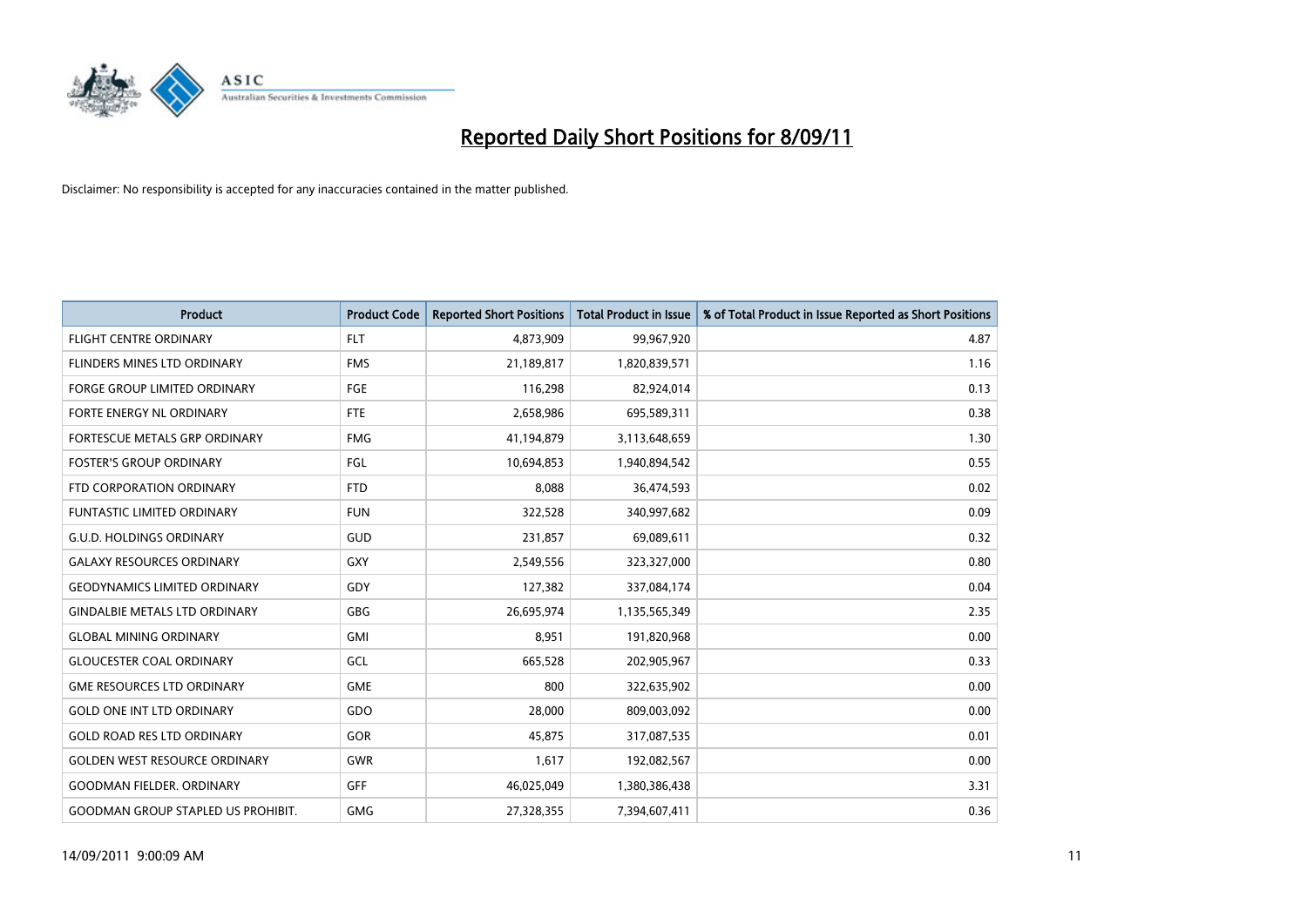

| <b>Product</b>                            | <b>Product Code</b> | <b>Reported Short Positions</b> | Total Product in Issue | % of Total Product in Issue Reported as Short Positions |
|-------------------------------------------|---------------------|---------------------------------|------------------------|---------------------------------------------------------|
| <b>GPT GROUP STAPLED SEC.</b>             | <b>GPT</b>          | 13,446,358                      | 1,840,768,576          | 0.73                                                    |
| <b>GRAINCORP LIMITED A CLASS ORDINARY</b> | <b>GNC</b>          | 1,080,443                       | 198,318,900            | 0.53                                                    |
| <b>GRANGE RESOURCES. ORDINARY</b>         | <b>GRR</b>          | 239,054                         | 1,153,937,134          | 0.02                                                    |
| <b>GREENCAP LIMITED ORDINARY</b>          | GCG                 |                                 | 262,515,385            | 0.00                                                    |
| <b>GREENLAND MIN EN LTD ORDINARY</b>      | GGG                 | 2,167,729                       | 410,407,582            | 0.52                                                    |
| <b>GRYPHON MINERALS LTD ORDINARY</b>      | GRY                 | 1,857,272                       | 299,922,058            | 0.61                                                    |
| <b>GUILDFORD COAL LTD ORDINARY</b>        | <b>GUF</b>          | 2,609,340                       | 217,469,617            | 1.20                                                    |
| <b>GUINNESS PEAT GROUP. CDI 1:1</b>       | <b>GPG</b>          | 54                              | 263,854,286            | 0.00                                                    |
| <b>GUNNS LIMITED ORDINARY</b>             | <b>GNS</b>          | 70,022,605                      | 848,401,559            | 8.25                                                    |
| <b>GWA GROUP LTD ORDINARY</b>             | <b>GWA</b>          | 8,428,802                       | 301,525,014            | 2.78                                                    |
| HARVEY NORMAN ORDINARY                    | <b>HVN</b>          | 54,472,222                      | 1,062,316,784          | 5.12                                                    |
| HASTIE GROUP LIMITED ORDINARY             | <b>HST</b>          | 2,620,177                       | 1,367,511,426          | 0.19                                                    |
| HASTINGS DIVERSIFIED STAPLED SECURITY     | <b>HDF</b>          | 2,951,965                       | 530,001,072            | 0.54                                                    |
| <b>HEARTWARE INT INC CDI 35:1</b>         | <b>HIN</b>          | 272,008                         | 48,598,550             | 0.56                                                    |
| <b>HENDERSON GROUP CDI 1:1</b>            | <b>HGG</b>          | 7,917,072                       | 634,945,708            | 1.26                                                    |
| HFA HOLDINGS LIMITED ORDINARY             | <b>HFA</b>          | 447,023                         | 117,332,831            | 0.37                                                    |
| <b>HIGHLANDS PACIFIC ORDINARY</b>         | <b>HIG</b>          | 2,415,464                       | 686,082,148            | 0.35                                                    |
| HILLGROVE RES LTD ORDINARY                | <b>HGO</b>          | 1,221,914                       | 793,698,575            | 0.15                                                    |
| HILLS HOLDINGS LTD ORDINARY               | <b>HIL</b>          | 6,263,481                       | 249,139,016            | 2.52                                                    |
| HORIZON OIL LIMITED ORDINARY              | <b>HZN</b>          | 13,663,524                      | 1,130,811,515          | 1.20                                                    |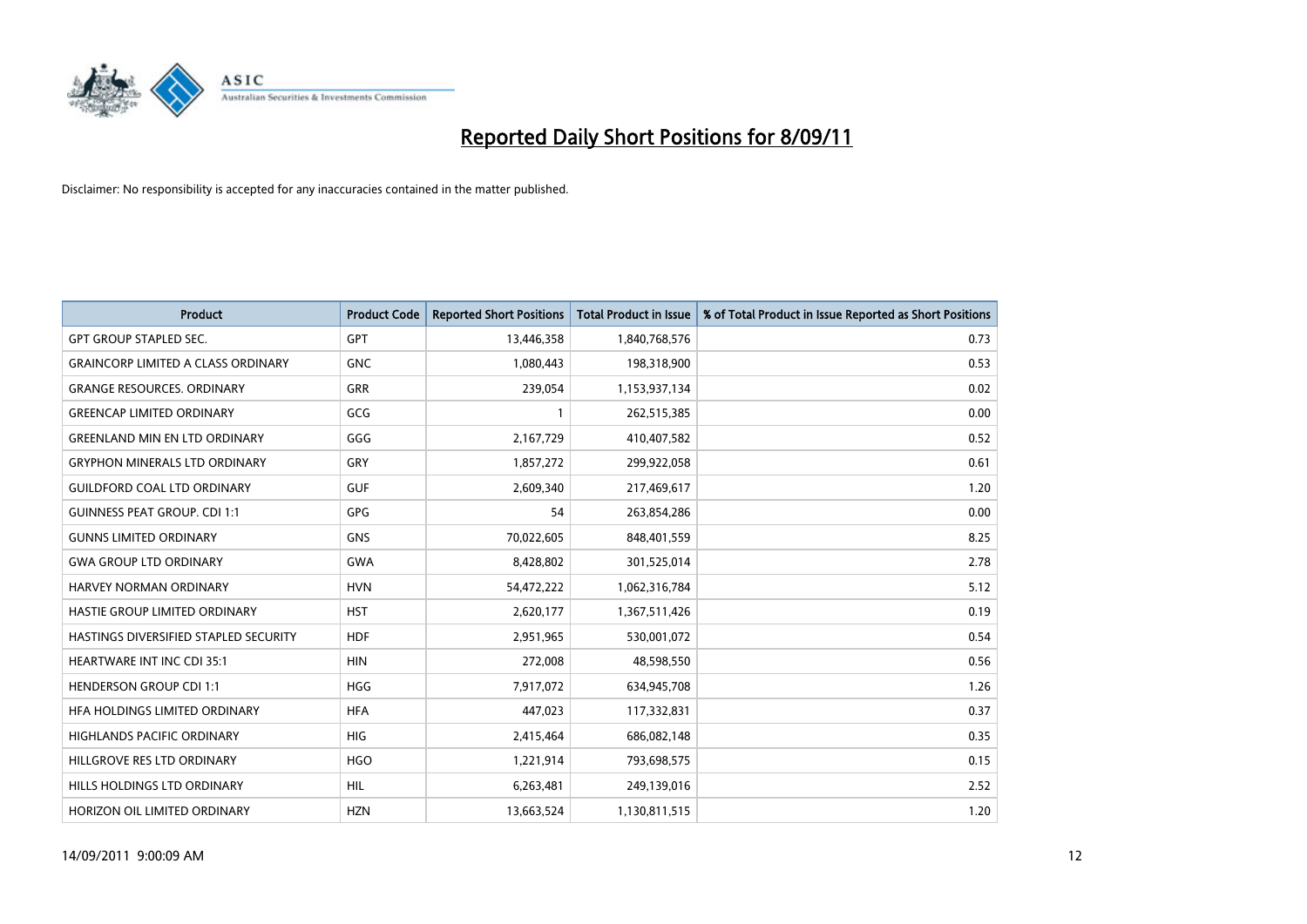

| Product                                  | <b>Product Code</b> | <b>Reported Short Positions</b> | Total Product in Issue | % of Total Product in Issue Reported as Short Positions |
|------------------------------------------|---------------------|---------------------------------|------------------------|---------------------------------------------------------|
| HUNNU COAL LIMITED ORDINARY              | <b>HUN</b>          | 245,434                         | 216,565,002            | 0.11                                                    |
| <b>ICON ENERGY LIMITED ORDINARY</b>      | <b>ICN</b>          | 70,110                          | 469,301,394            | 0.01                                                    |
| <b>IINET LIMITED ORDINARY</b>            | <b>IIN</b>          | 2,408,630                       | 152,169,119            | 1.59                                                    |
| ILUKA RESOURCES ORDINARY                 | ILU                 | 5,327,427                       | 418,700,517            | 1.25                                                    |
| <b>IMDEX LIMITED ORDINARY</b>            | <b>IMD</b>          | 19,545                          | 203,405,935            | 0.00                                                    |
| IMF (AUSTRALIA) LTD ORDINARY             | <b>IMF</b>          | 329,821                         | 123,828,193            | 0.26                                                    |
| <b>IMX RESOURCES LTD ORDINARY</b>        | <b>IXR</b>          | 20,000                          | 262,612,803            | 0.01                                                    |
| <b>INCITEC PIVOT ORDINARY</b>            | IPL                 | 3,899,484                       | 1,628,730,107          | 0.23                                                    |
| INDEPENDENCE GROUP ORDINARY              | <b>IGO</b>          | 1,652,168                       | 202,907,135            | 0.81                                                    |
| <b>INDOPHIL RESOURCES ORDINARY</b>       | <b>IRN</b>          | 1,117,564                       | 995,437,860            | 0.12                                                    |
| <b>INDUSTREA LIMITED ORDINARY</b>        | IDL                 | 1,567,258                       | 364,733,566            | 0.42                                                    |
| <b>INFIGEN ENERGY STAPLED SECURITIES</b> | <b>IFN</b>          | 13,827,812                      | 762,265,972            | 1.81                                                    |
| ING RE COM GROUP STAPLED SECURITIES      | ILF                 | 9,075                           | 441,029,194            | 0.00                                                    |
| <b>INSURANCE AUSTRALIA ORDINARY</b>      | IAG                 | 13,159,904                      | 2,079,034,021          | 0.61                                                    |
| INT GOLDFIELDS LTD ORDINARY              | <b>IGS</b>          | 9,042,682                       | 571,520,386            | 1.58                                                    |
| INTEGRA MINING LTD, ORDINARY             | <b>IGR</b>          | 7,097,801                       | 843,493,881            | 0.82                                                    |
| <b>INTREPID MINES ORDINARY</b>           | <b>IAU</b>          | 2,618,147                       | 522,312,291            | 0.50                                                    |
| INVESTA OFFICE FUND STAPLED SECURITIES   | <b>IOF</b>          | 9,369,388                       | 2,729,071,212          | 0.34                                                    |
| <b>INVOCARE LIMITED ORDINARY</b>         | <b>IVC</b>          | 1,090,332                       | 107,912,897            | 1.01                                                    |
| <b>ION LIMITED ORDINARY</b>              | <b>ION</b>          | 164,453                         | 256,365,105            | 0.06                                                    |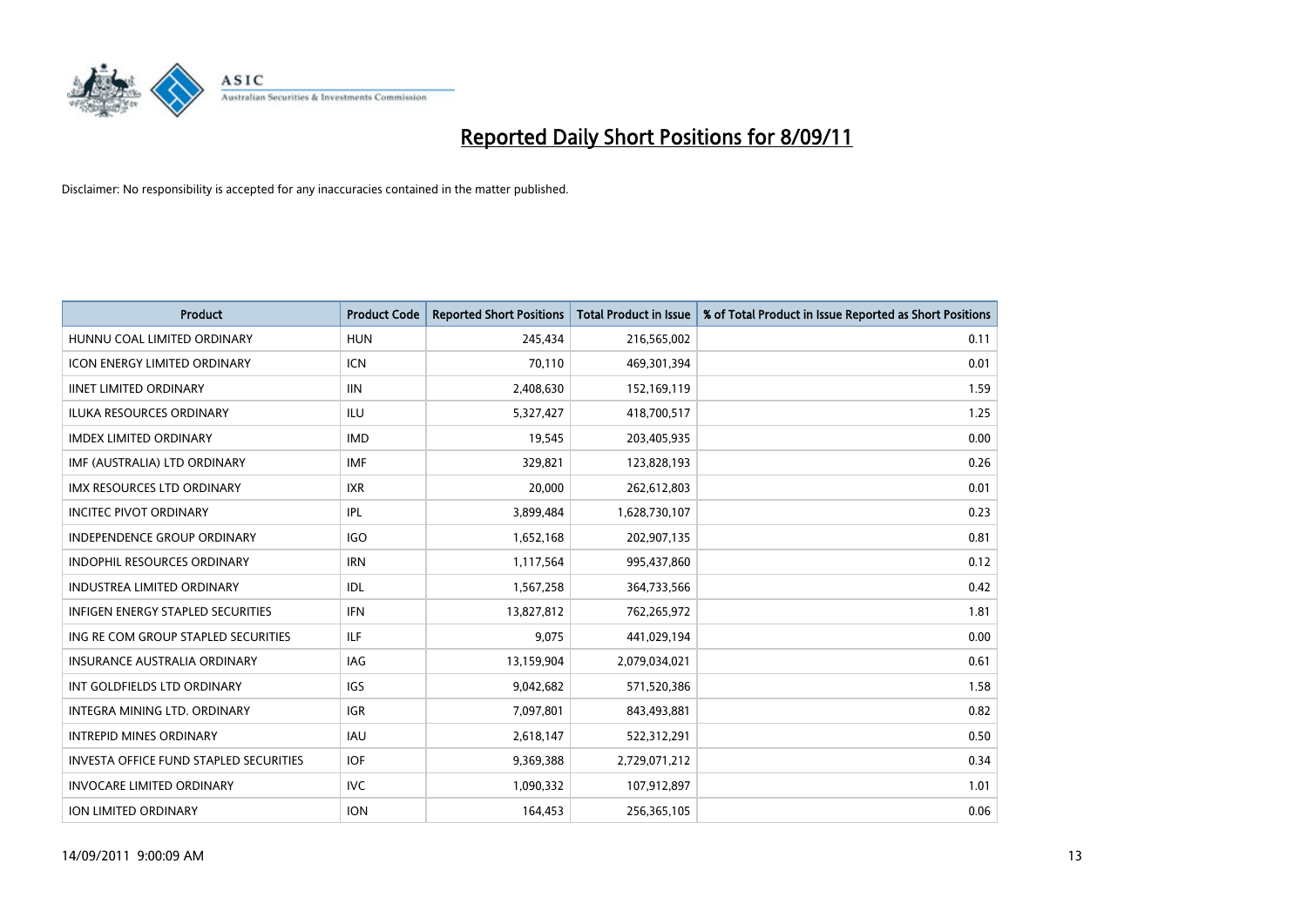

| <b>Product</b>                            | <b>Product Code</b> | <b>Reported Short Positions</b> | Total Product in Issue | % of Total Product in Issue Reported as Short Positions |
|-------------------------------------------|---------------------|---------------------------------|------------------------|---------------------------------------------------------|
| <b>IOOF HOLDINGS LTD ORDINARY</b>         | IFL.                | 729,303                         | 229,794,395            | 0.31                                                    |
| <b>IRESS MARKET TECH. ORDINARY</b>        | <b>IRE</b>          | 1,675,581                       | 127,036,010            | 1.30                                                    |
| <b>IRON ORE HOLDINGS ORDINARY</b>         | <b>IOH</b>          | 20,025                          | 166,087,005            | 0.01                                                    |
| ISHARES MSCI AUS 200 ISHARES MSCI AUS 200 | <b>IOZ</b>          | 68,930                          | 2,400,836              | 2.87                                                    |
| ISHARES MSCI EM MKTS CDI 1:1              | <b>IEM</b>          | 18.083                          | 425,700,000            | 0.00                                                    |
| ISHARES S&P HIGH DIV ISHARES S&P HIGH DIV | <b>IHD</b>          | 67,333                          | 2,300,931              | 2.93                                                    |
| ISHARES SMALL ORDS ISHARES SMALL ORDS     | <b>ISO</b>          | 281,386                         | 3,901,916              | 7.21                                                    |
| <b>IVANHOE AUSTRALIA ORDINARY</b>         | <b>IVA</b>          | 233,317                         | 419,854,553            | 0.06                                                    |
| JAMES HARDIE INDUST CHESS DEPOSITARY INT  | <b>JHX</b>          | 27,670,253                      | 437,311,611            | 6.31                                                    |
| <b>IAMESON RESOURCES ORDINARY</b>         | <b>JAL</b>          | 1,600,000                       | 95,828,865             | 1.67                                                    |
| <b>JB HI-FI LIMITED ORDINARY</b>          | <b>IBH</b>          | 20,682,560                      | 98,756,791             | 20.94                                                   |
| <b>JUPITER MINES ORDINARY</b>             | <b>IMS</b>          | 61,601                          | 1,561,235,037          | 0.00                                                    |
| <b>KAGARA LTD ORDINARY</b>                | KZL                 | 11,674,339                      | 718,068,836            | 1.62                                                    |
| KANGAROO RES LTD ORDINARY                 | <b>KRL</b>          | 490.000                         | 3,434,430,012          | 0.01                                                    |
| KAROON GAS AUSTRALIA ORDINARY             | <b>KAR</b>          | 1,741,700                       | 221,420,769            | 0.78                                                    |
| KATHMANDU HOLD LTD ORDINARY               | <b>KMD</b>          | 1,673,089                       | 200,000,000            | 0.83                                                    |
| <b>KEYBRIDGE CAPITAL ORDINARY</b>         | <b>KBC</b>          | 5,999                           | 172,070,564            | 0.00                                                    |
| KIMBERLEY METALS LTD ORDINARY             | <b>KBL</b>          | 1,820                           | 164,752,978            | 0.00                                                    |
| KINGSGATE CONSOLID. ORDINARY              | <b>KCN</b>          | 2,752,010                       | 135,479,823            | 2.02                                                    |
| KINGSROSE MINING LTD ORDINARY             | <b>KRM</b>          | 514,030                         | 267,073,726            | 0.19                                                    |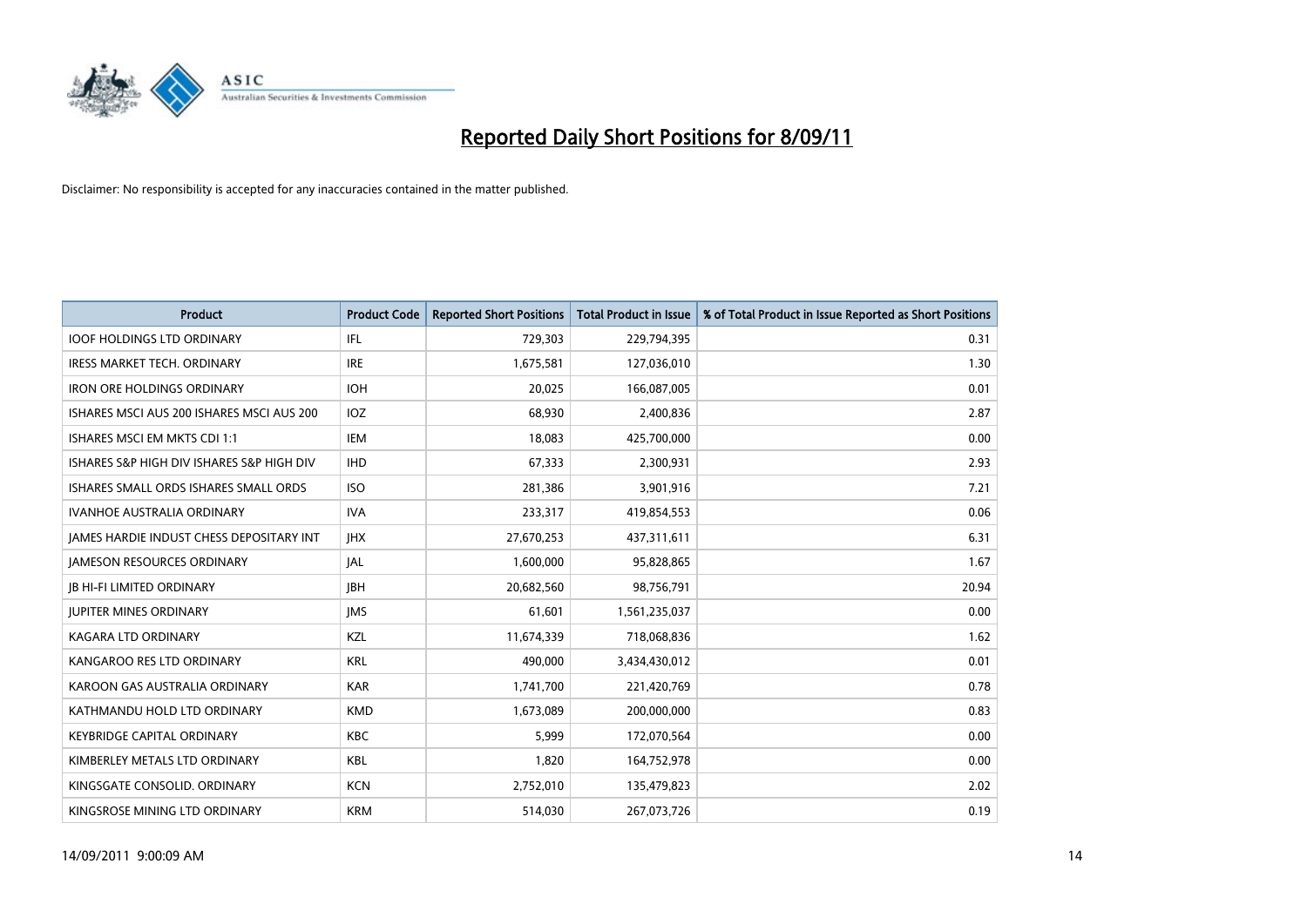

| <b>Product</b>                        | <b>Product Code</b> | <b>Reported Short Positions</b> | <b>Total Product in Issue</b> | % of Total Product in Issue Reported as Short Positions |
|---------------------------------------|---------------------|---------------------------------|-------------------------------|---------------------------------------------------------|
| LEIGHTON HOLDINGS ORDINARY            | LEI                 | 9,616,656                       | 336,515,596                   | 2.86                                                    |
| LEND LEASE GROUP UNIT/ORD STAPLED     | LLC                 | 2,513,197                       | 570,915,669                   | 0.43                                                    |
| LINC ENERGY LTD ORDINARY              | <b>LNC</b>          | 6,415,010                       | 503,418,900                   | 1.27                                                    |
| LIQUEFIED NATURAL ORDINARY            | LNG                 | 377,671                         | 267,699,015                   | 0.14                                                    |
| LYNAS CORPORATION ORDINARY            | <b>LYC</b>          | 62,968,428                      | 1,713,846,913                 | 3.68                                                    |
| M2 TELECOMMUNICATION ORDINARY         | <b>MTU</b>          | 56,777                          | 123,731,285                   | 0.05                                                    |
| MACA LIMITED ORDINARY                 | <b>MLD</b>          | 163,936                         | 150,000,000                   | 0.11                                                    |
| MACARTHUR COAL ORDINARY               | <b>MCC</b>          | 842,361                         | 302,092,343                   | 0.26                                                    |
| MACMAHON HOLDINGS ORDINARY            | <b>MAH</b>          | 4,812,563                       | 738,631,705                   | 0.65                                                    |
| MACO ATLAS ROADS GRP ORDINARY STAPLED | <b>MOA</b>          | 8,800,314                       | 464,279,594                   | 1.88                                                    |
| MACQUARIE GROUP LTD ORDINARY          | MQG                 | 5,595,539                       | 348,285,032                   | 1.58                                                    |
| MAP GROUP STAPLED US PROHIBIT.        | <b>MAP</b>          | 6,075,526                       | 1,861,210,782                 | 0.32                                                    |
| <b>MATRIX C &amp; E LTD ORDINARY</b>  | <b>MCE</b>          | 273,778                         | 77,081,507                    | 0.34                                                    |
| MCMILLAN SHAKESPEARE ORDINARY         | <b>MMS</b>          | 2,888                           | 68,110,310                    | 0.00                                                    |
| MCPHERSON'S LTD ORDINARY              | <b>MCP</b>          | 304,293                         | 72,401,758                    | 0.43                                                    |
| MEDUSA MINING LTD ORDINARY            | <b>MML</b>          | 1,049,014                       | 188,233,911                   | 0.54                                                    |
| MELBOURNE IT LIMITED ORDINARY         | <b>MLB</b>          | 139,286                         | 80,662,621                    | 0.17                                                    |
| MEO AUSTRALIA LTD ORDINARY            | <b>MEO</b>          | 2,765,901                       | 539,913,260                   | 0.51                                                    |
| <b>MERMAID MARINE ORDINARY</b>        | <b>MRM</b>          | 1,599,007                       | 216,056,075                   | 0.76                                                    |
| MESOBLAST LIMITED ORDINARY            | <b>MSB</b>          | 4,638,052                       | 280,425,258                   | 1.65                                                    |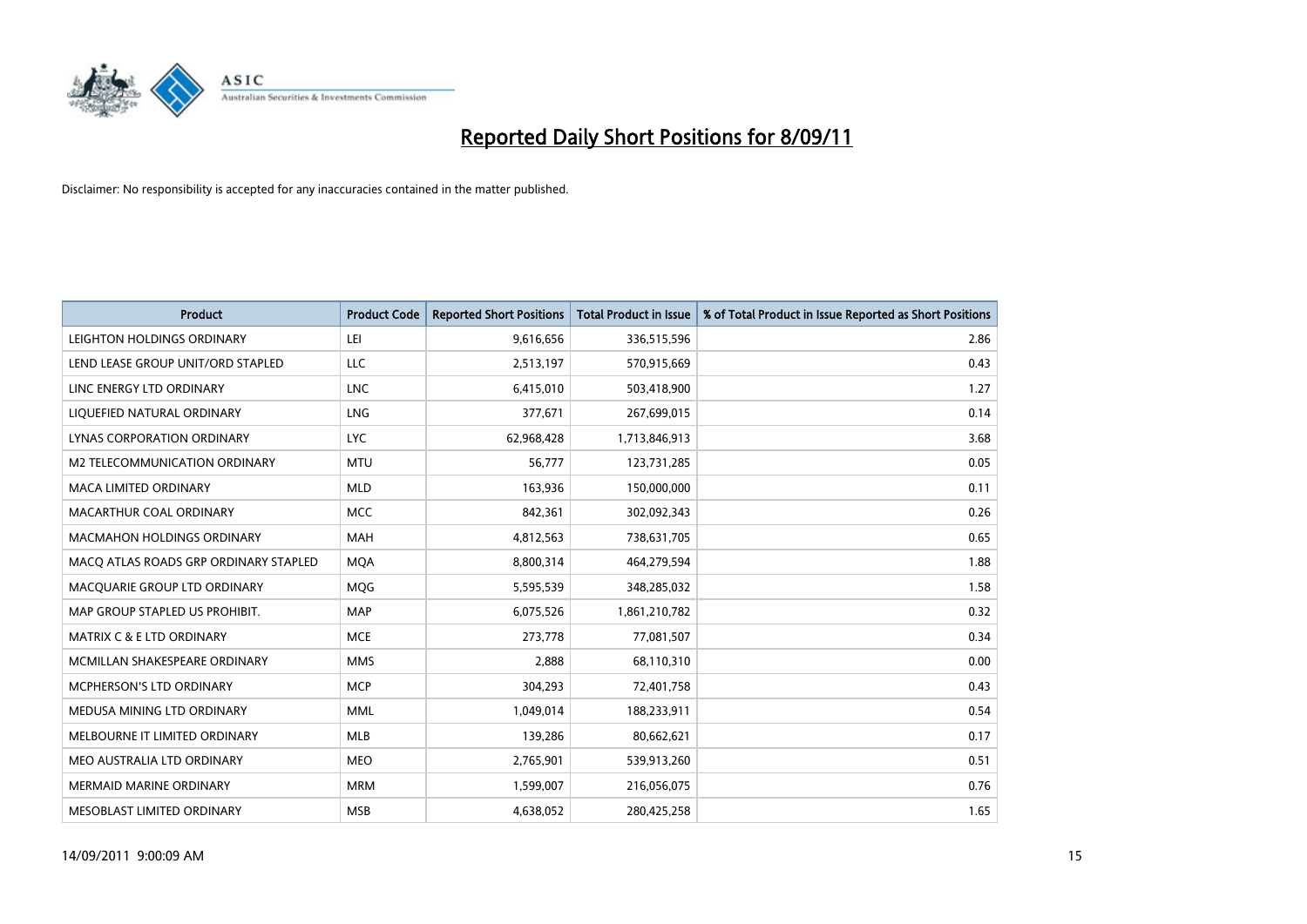

| <b>Product</b>                   | <b>Product Code</b> | <b>Reported Short Positions</b> | <b>Total Product in Issue</b> | % of Total Product in Issue Reported as Short Positions |
|----------------------------------|---------------------|---------------------------------|-------------------------------|---------------------------------------------------------|
| METALS X LIMITED ORDINARY        | <b>MLX</b>          | 326,940                         | 1,358,424,065                 | 0.03                                                    |
| METCASH LIMITED ORDINARY         | <b>MTS</b>          | 32,849,544                      | 769,165,596                   | 4.27                                                    |
| METGASCO LIMITED ORDINARY        | <b>MEL</b>          | 255,687                         | 334,821,745                   | 0.08                                                    |
| <b>METMINCO LIMITED ORDINARY</b> | <b>MNC</b>          | 1,117,520                       | 1,462,616,146                 | 0.08                                                    |
| METROCOAL LIMITED ORDINARY       | <b>MTE</b>          | 361,555                         | 98,773,663                    | 0.37                                                    |
| MHM METALS LIMITED ORDINARY      | <b>MHM</b>          | 199,758                         | 102,252,570                   | 0.20                                                    |
| MICLYN EXP OFFSHR ORDINARY       | <b>MIO</b>          | 769,429                         | 274,618,684                   | 0.27                                                    |
| MINARA RESOURCES ORDINARY        | <b>MRE</b>          | 10,034,926                      | 1,169,424,487                 | 0.86                                                    |
| MINCOR RESOURCES NL ORDINARY     | <b>MCR</b>          | 1,583,583                       | 198,360,804                   | 0.79                                                    |
| MINEMAKERS LIMITED ORDINARY      | <b>MAK</b>          | 44,227                          | 227,003,950                   | 0.02                                                    |
| MINERAL DEPOSITS ORDINARY        | <b>MDL</b>          | 249,982                         | 83,538,786                    | 0.30                                                    |
| MINERAL RESOURCES, ORDINARY      | <b>MIN</b>          | 798,477                         | 183,778,017                   | 0.43                                                    |
| MIRABELA NICKEL LTD ORDINARY     | <b>MBN</b>          | 13,673,634                      | 491,781,237                   | 2.78                                                    |
| MIRVAC GROUP STAPLED SECURITIES  | <b>MGR</b>          | 37,470,652                      | 3,416,924,188                 | 1.10                                                    |
| MOLOPO ENERGY LTD ORDINARY       | <b>MPO</b>          | 1,545,555                       | 245,579,810                   | 0.62                                                    |
| MONADELPHOUS GROUP ORDINARY      | <b>MND</b>          | 603,543                         | 87,576,827                    | 0.68                                                    |
| MORTGAGE CHOICE LTD ORDINARY     | <b>MOC</b>          | 119,414                         | 119,948,255                   | 0.10                                                    |
| MOUNT GIBSON IRON ORDINARY       | <b>MGX</b>          | 9,946,463                       | 1,082,570,693                 | 0.90                                                    |
| MULTIPLEX SITES SITES            | <b>MXUPA</b>        | 23                              | 4,500,000                     | 0.00                                                    |
| MURCHISON METALS LTD ORDINARY    | <b>MMX</b>          | 13,937,538                      | 437,354,555                   | 3.18                                                    |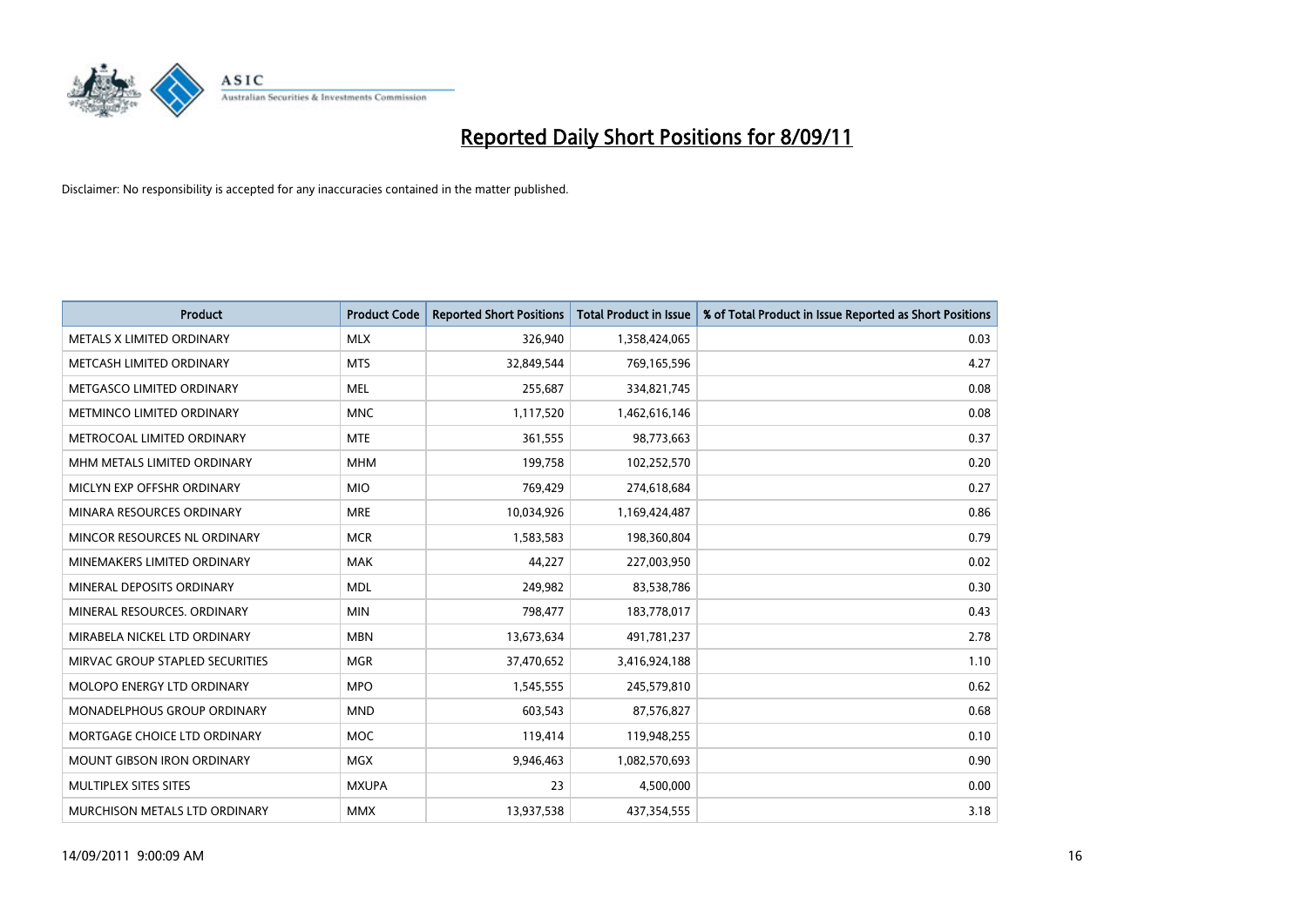

| Product                           | <b>Product Code</b> | <b>Reported Short Positions</b> | <b>Total Product in Issue</b> | % of Total Product in Issue Reported as Short Positions |
|-----------------------------------|---------------------|---------------------------------|-------------------------------|---------------------------------------------------------|
| <b>MYER HOLDINGS LTD ORDINARY</b> | <b>MYR</b>          | 51,830,049                      | 583,147,884                   | 8.90                                                    |
| <b>MYSTATE LIMITED ORDINARY</b>   | <b>MYS</b>          | 49.107                          | 67,439,158                    | 0.07                                                    |
| NANOSONICS LIMITED ORDINARY       | <b>NAN</b>          | 14,717                          | 230,490,585                   | 0.01                                                    |
| NATIONAL AUST. BANK ORDINARY      | <b>NAB</b>          | 18,227,610                      | 2,201,147,145                 | 0.81                                                    |
| NATURAL FUEL LIMITED ORDINARY     | <b>NFL</b>          |                                 | 1,121,912                     | 0.00                                                    |
| NAVITAS LIMITED ORDINARY          | <b>NVT</b>          | 3,133,906                       | 375,230,115                   | 0.82                                                    |
| NEPTUNE MARINE ORDINARY           | <b>NMS</b>          | 182,253                         | 1,748,545,632                 | 0.01                                                    |
| NEW HOPE CORPORATION ORDINARY     | <b>NHC</b>          | 220,289                         | 830,230,549                   | 0.02                                                    |
| NEWCREST MINING ORDINARY          | <b>NCM</b>          | 2,752,539                       | 765,000,000                   | 0.33                                                    |
| NEWS CORP A NON-VOTING CDI        | <b>NWSLV</b>        | 3,712,680                       | 1,826,624,532                 | 0.22                                                    |
| NEWS CORP B VOTING CDI            | <b>NWS</b>          | 4,879,394                       | 798,520,953                   | 0.60                                                    |
| NEXBIS LIMITED ORDINARY           | <b>NBS</b>          | 63,733                          | 798,356,704                   | 0.01                                                    |
| NEXUS ENERGY LIMITED ORDINARY     | <b>NXS</b>          | 3,304,061                       | 1,326,697,820                 | 0.24                                                    |
| NIB HOLDINGS LIMITED ORDINARY     | <b>NHF</b>          | 110.388                         | 466,733,110                   | 0.02                                                    |
| NICK SCALI LIMITED ORDINARY       | <b>NCK</b>          | 35,846                          | 81,000,000                    | 0.04                                                    |
| NIDO PETROLEUM ORDINARY           | <b>NDO</b>          | 3,241,333                       | 1,389,163,151                 | 0.23                                                    |
| NOBLE MINERAL RES ORDINARY        | <b>NMG</b>          | 569,563                         | 460,306,067                   | 0.14                                                    |
| NORTHERN IRON LTD ORDINARY        | <b>NFE</b>          | 1,020,036                       | 336,084,863                   | 0.31                                                    |
| NRW HOLDINGS LIMITED ORDINARY     | <b>NWH</b>          | 560,642                         | 278,888,011                   | 0.19                                                    |
| NUCOAL RESOURCES NL ORDINARY      | <b>NCR</b>          | 102,401                         | 437,193,340                   | 0.02                                                    |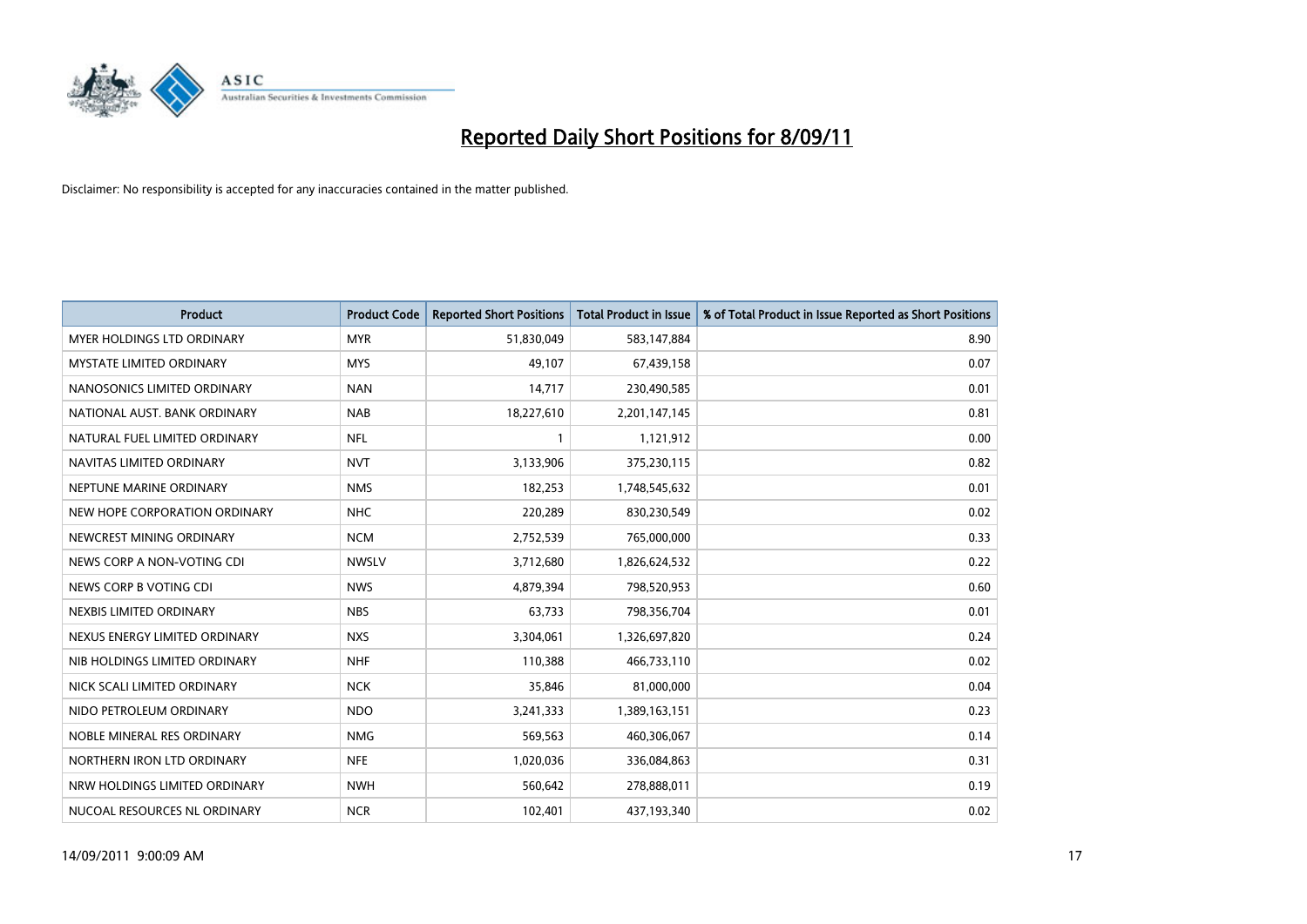

| Product                               | <b>Product Code</b> | <b>Reported Short Positions</b> | <b>Total Product in Issue</b> | % of Total Product in Issue Reported as Short Positions |
|---------------------------------------|---------------------|---------------------------------|-------------------------------|---------------------------------------------------------|
| NUFARM LIMITED ORDINARY               | <b>NUF</b>          | 4,498,683                       | 261,833,005                   | 1.74                                                    |
| OAKTON LIMITED ORDINARY               | <b>OKN</b>          | 630,447                         | 93,800,235                    | 0.68                                                    |
| OCEANAGOLD CORP. CHESS DEPOSITARY INT | <b>OGC</b>          | 871,083                         | 262,600,385                   | 0.32                                                    |
| OCEANIA CAPITAL LTD ORDINARY          | <b>OCP</b>          | 2,500                           | 91,921,295                    | 0.00                                                    |
| OIL SEARCH LTD ORDINARY               | OSH                 | 10,381,556                      | 1,320,648,378                 | 0.78                                                    |
| OM HOLDINGS LIMITED ORDINARY          | OMH                 | 9,413,636                       | 504,105,150                   | 1.86                                                    |
| <b>ONESTEEL LIMITED ORDINARY</b>      | OST                 | 21,542,557                      | 1,338,106,652                 | 1.62                                                    |
| ORD RIVER RESOURCES ORDINARY          | ORD                 | 16,000                          | 473,713,656                   | 0.00                                                    |
| ORICA LIMITED ORDINARY                | ORI                 | 2,018,634                       | 363,966,570                   | 0.54                                                    |
| ORIGIN ENERGY ORDINARY                | ORG                 | 4,849,665                       | 1,065,051,259                 | 0.43                                                    |
| OROCOBRE LIMITED ORDINARY             | <b>ORE</b>          | 190,265                         | 103,195,029                   | 0.18                                                    |
| OROTONGROUP LIMITED ORDINARY          | ORL                 | 175,386                         | 40,880,902                    | 0.42                                                    |
| OTTO ENERGY LIMITED ORDINARY          | <b>OEL</b>          | 109,204                         | 1,138,290,071                 | 0.01                                                    |
| OZ MINERALS ORDINARY                  | OZL                 | 7,298,130                       | 323,877,514                   | 2.26                                                    |
| <b>PACIFIC BRANDS ORDINARY</b>        | <b>PBG</b>          | 8,670,464                       | 931,386,248                   | 0.93                                                    |
| PALADIN ENERGY LTD ORDINARY           | <b>PDN</b>          | 12,938,810                      | 778,525,732                   | 1.66                                                    |
| PANAUST LIMITED ORDINARY              | <b>PNA</b>          | 8,121,024                       | 593,867,443                   | 1.36                                                    |
| PANORAMIC RESOURCES ORDINARY          | PAN                 | 1,449,166                       | 207,050,710                   | 0.68                                                    |
| PAPERLINX LIMITED ORDINARY            | <b>PPX</b>          | 7,376,941                       | 609,280,761                   | 1.22                                                    |
| PAPILLON RES LTD ORDINARY             | PIR                 | 426,916                         | 206,924,658                   | 0.21                                                    |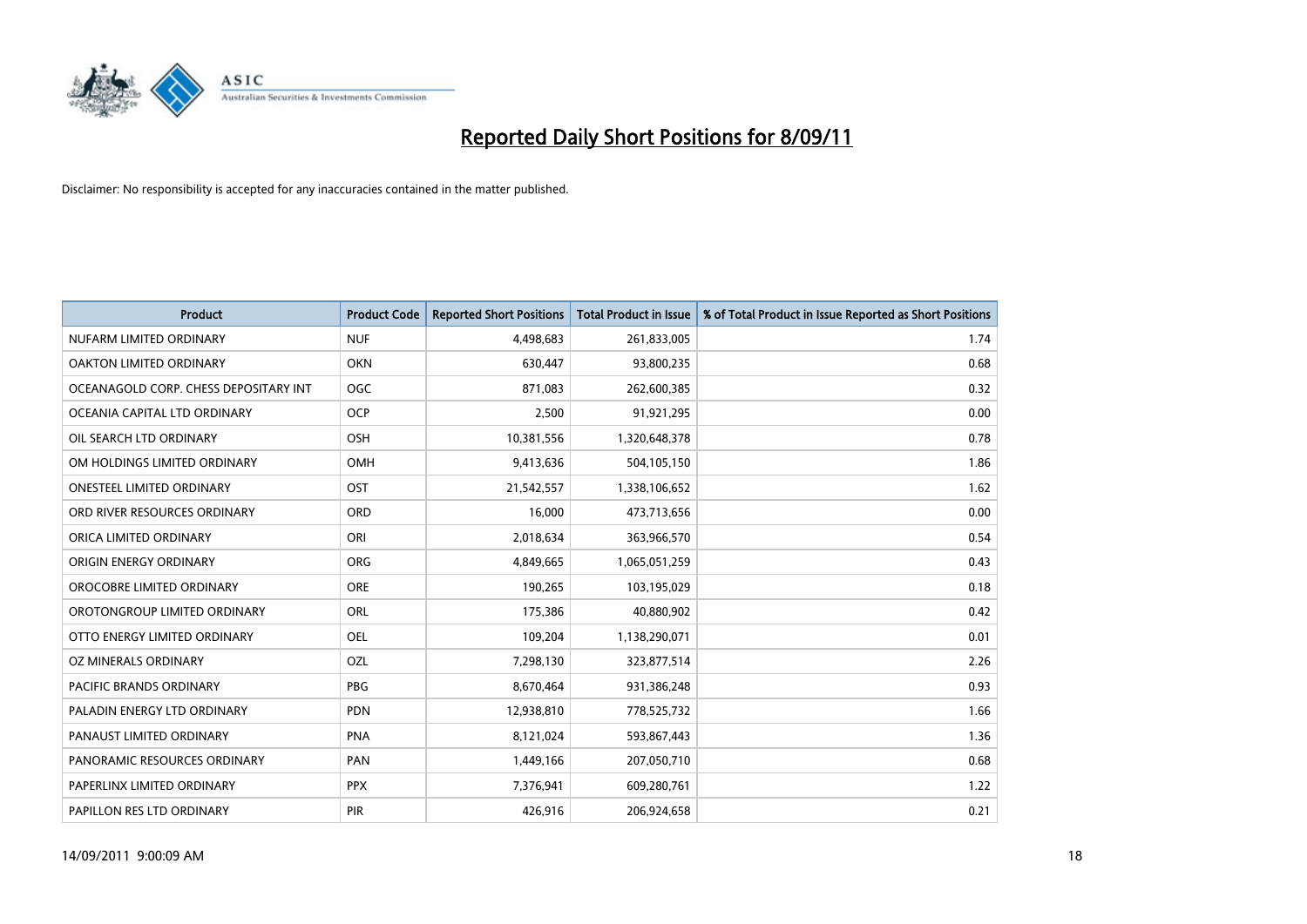

| Product                       | <b>Product Code</b> | <b>Reported Short Positions</b> | <b>Total Product in Issue</b> | % of Total Product in Issue Reported as Short Positions |
|-------------------------------|---------------------|---------------------------------|-------------------------------|---------------------------------------------------------|
| PATTIES FOODS LTD ORDINARY    | PFL                 |                                 | 138,989,223                   | 0.00                                                    |
| PEAK RESOURCES ORDINARY       | <b>PEK</b>          | 103,783                         | 155,979,643                   | 0.07                                                    |
| PEET LIMITED ORDINARY         | <b>PPC</b>          | 88,409                          | 318,038,544                   | 0.02                                                    |
| PENINSULA ENERGY LTD ORDINARY | <b>PEN</b>          | 1,493,377                       | 2,124,099,941                 | 0.07                                                    |
| PERILYA LIMITED ORDINARY      | PEM                 | 433,234                         | 526,075,563                   | 0.09                                                    |
| PERPETUAL LIMITED ORDINARY    | PPT                 | 3,031,971                       | 44,692,304                    | 6.75                                                    |
| PERSEUS MINING LTD ORDINARY   | PRU                 | 3,495,864                       | 426,267,088                   | 0.81                                                    |
| PETSEC ENERGY ORDINARY        | <b>PSA</b>          | 223,332                         | 231,283,622                   | 0.10                                                    |
| PHARMAXIS LTD ORDINARY        | <b>PXS</b>          | 2,175,559                       | 229,116,309                   | 0.94                                                    |
| PHOTON GROUP LTD ORDINARY     | PGA                 | 250,510                         | 1,540,886,866                 | 0.02                                                    |
| PLATINUM ASSET ORDINARY       | <b>PTM</b>          | 8,231,965                       | 561,347,878                   | 1.47                                                    |
| PLATINUM AUSTRALIA ORDINARY   | <b>PLA</b>          | 7,854,592                       | 417,130,039                   | 1.89                                                    |
| PLATINUM CAPITAL LTD ORDINARY | <b>PMC</b>          |                                 | 164,959,410                   | 0.00                                                    |
| PMP LIMITED ORDINARY          | <b>PMP</b>          | 4,100                           | 329,879,212                   | 0.00                                                    |
| PORT BOUVARD LIMITED ORDINARY | PBD                 | 6,754                           | 593,868,295                   | 0.00                                                    |
| PRANA BIOTECHNOLOGY ORDINARY  | PBT                 | 166,040                         | 275,286,783                   | 0.06                                                    |
| PREMIER INVESTMENTS ORDINARY  | <b>PMV</b>          | 185,931                         | 155,062,831                   | 0.12                                                    |
| PRIMA BIOMED LTD ORDINARY     | <b>PRR</b>          | 600,000                         | 1,007,342,939                 | 0.06                                                    |
| PRIMARY HEALTH CARE ORDINARY  | PRY                 | 9,620,097                       | 497,469,803                   | 1.94                                                    |
| PRIME MEDIA GRP LTD ORDINARY  | PRT                 | 30,874                          | 366,330,303                   | 0.01                                                    |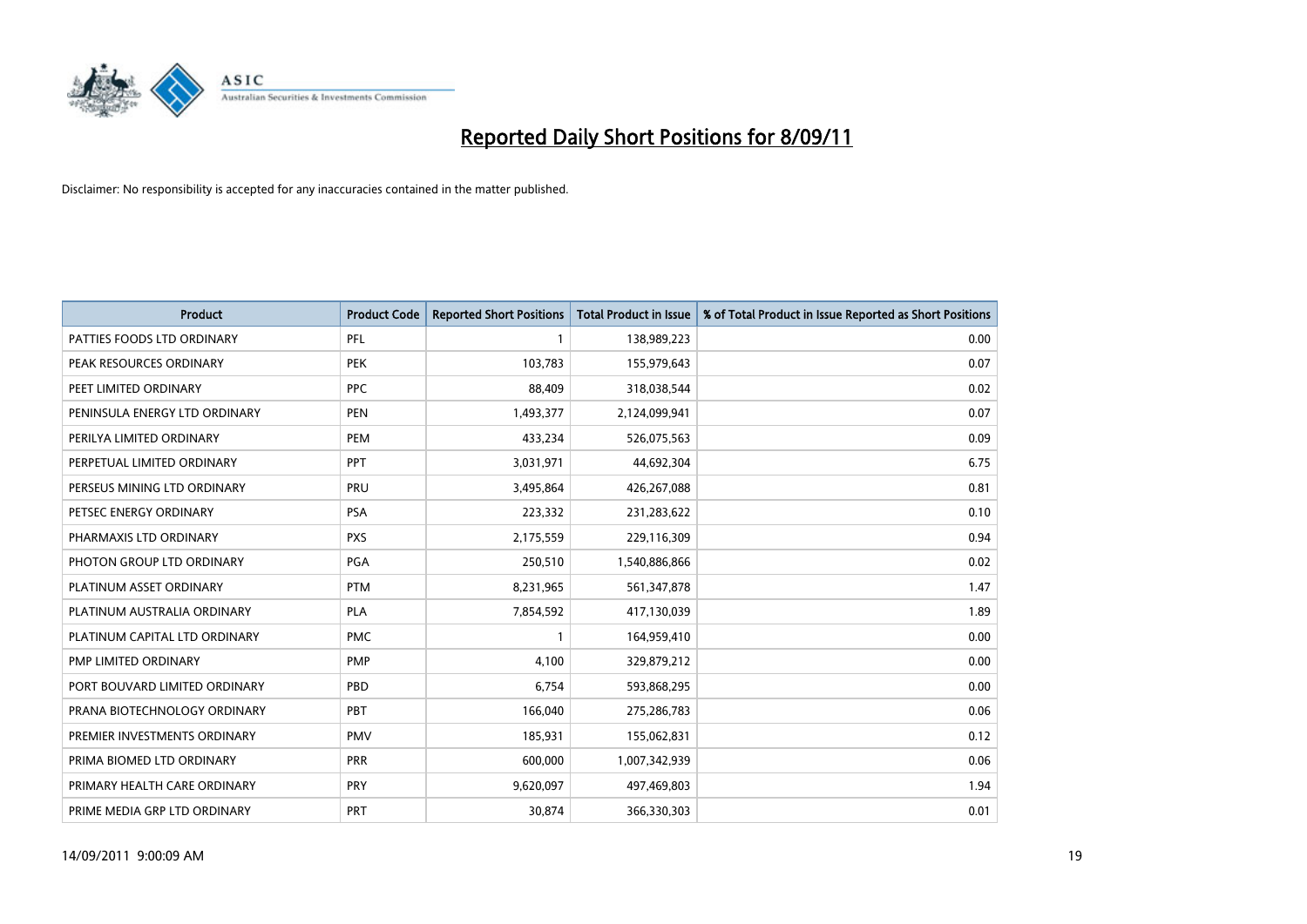

| <b>Product</b>                      | <b>Product Code</b> | <b>Reported Short Positions</b> | Total Product in Issue | % of Total Product in Issue Reported as Short Positions |
|-------------------------------------|---------------------|---------------------------------|------------------------|---------------------------------------------------------|
| PRIMEAG AUSTRALIA ORDINARY          | PAG                 | 2,876                           | 266,394,444            | 0.00                                                    |
| PROGEN PHARMACEUTIC ORDINARY        | PGL                 | 151,596                         | 24,709,097             | 0.61                                                    |
| PROGRAMMED ORDINARY                 | <b>PRG</b>          | 444,751                         | 118,169,908            | 0.37                                                    |
| PSIVIDA CORP CDI 1:1                | <b>PVA</b>          | 6,878                           | 8,737,186              | 0.08                                                    |
| OANTAS AIRWAYS ORDINARY             | QAN                 | 31,045,352                      | 2,265,123,620          | 1.37                                                    |
| OBE INSURANCE GROUP ORDINARY        | <b>OBE</b>          | 24,900,322                      | 1,092,654,587          | 2.23                                                    |
| QR NATIONAL LIMITED ORDINARY        | <b>ORN</b>          | 22,935,857                      | 2,440,000,000          | 0.92                                                    |
| RAMELIUS RESOURCES ORDINARY         | <b>RMS</b>          | 87,484                          | 291,767,215            | 0.02                                                    |
| RAMSAY HEALTH CARE ORDINARY         | <b>RHC</b>          | 1,156,299                       | 202,081,252            | 0.54                                                    |
| <b>RCR TOMLINSON ORDINARY</b>       | <b>RCR</b>          | 68,586                          | 132,010,172            | 0.05                                                    |
| <b>REA GROUP ORDINARY</b>           | <b>REA</b>          | 157,975                         | 130,401,680            | 0.12                                                    |
| <b>RECKON LIMITED ORDINARY</b>      | <b>RKN</b>          | 831,788                         | 133,384,060            | 0.62                                                    |
| <b>RED FORK ENERGY ORDINARY</b>     | <b>RFE</b>          | 7,696                           | 269,769,853            | 0.00                                                    |
| REDBANK ENERGY LTD ORDINARY         | <b>AEI</b>          | 19                              | 786,287                | 0.00                                                    |
| REED RESOURCES LTD ORDINARY         | <b>RDR</b>          | 309,221                         | 264,742,501            | 0.12                                                    |
| <b>REGIS RESOURCES ORDINARY</b>     | <b>RRL</b>          | 1,646,356                       | 433,353,680            | 0.36                                                    |
| RESMED INC CDI 10:1                 | <b>RMD</b>          | 8,899,122                       | 1,556,242,300          | 0.57                                                    |
| RESOLUTE MINING ORDINARY            | <b>RSG</b>          | 2,932,744                       | 467,810,508            | 0.61                                                    |
| RESOURCE AND INVEST. ORDINARY       | <b>RNI</b>          | 12,915                          | 124,984,308            | 0.01                                                    |
| <b>RESOURCE GENERATION ORDINARY</b> | <b>RES</b>          | 324,311                         | 262,895,652            | 0.12                                                    |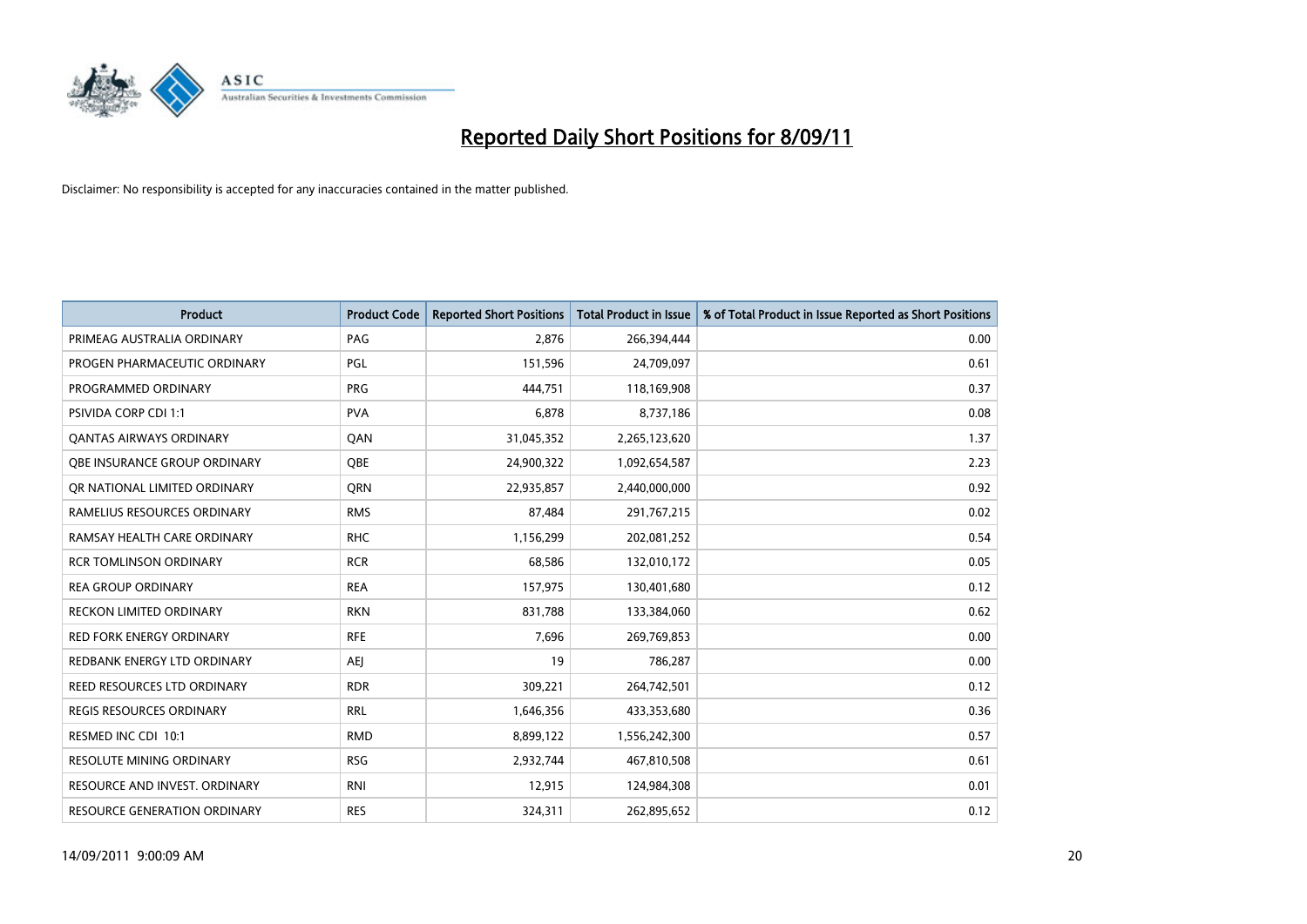

| <b>Product</b>                     | <b>Product Code</b> | <b>Reported Short Positions</b> | Total Product in Issue | % of Total Product in Issue Reported as Short Positions |
|------------------------------------|---------------------|---------------------------------|------------------------|---------------------------------------------------------|
| <b>RETAIL FOOD GROUP ORDINARY</b>  | <b>RFG</b>          | 3,057                           | 108,151,283            | 0.00                                                    |
| REVERSE CORP LIMITED ORDINARY      | <b>REF</b>          | 25,141                          | 92,382,175             | 0.03                                                    |
| REX MINERALS LIMITED ORDINARY      | <b>RXM</b>          | 996,256                         | 153,635,519            | 0.64                                                    |
| RHG LIMITED ORDINARY               | <b>RHG</b>          | 1,386,400                       | 308,483,177            | 0.44                                                    |
| <b>RIALTO ENERGY ORDINARY</b>      | <b>RIA</b>          | 440.015                         | 375,006,264            | 0.12                                                    |
| <b>RIDLEY CORPORATION ORDINARY</b> | <b>RIC</b>          | 509,655                         | 307,817,071            | 0.17                                                    |
| RIO TINTO LIMITED ORDINARY         | <b>RIO</b>          | 19,114,208                      | 435,758,720            | 4.38                                                    |
| <b>RIVERCITY MOTORWAY STAPLED</b>  | <b>RCY</b>          | 132,000                         | 957,010,115            | 0.01                                                    |
| ROBUST RESOURCES ORDINARY          | <b>ROL</b>          | 1,135,626                       | 84,944,097             | 1.34                                                    |
| ROC OIL COMPANY ORDINARY           | <b>ROC</b>          | 1,200,494                       | 713,254,560            | 0.17                                                    |
| ROYAL WOLF HOLDINGS ORDINARY       | <b>RWH</b>          | 60,000                          | 100,387,052            | 0.06                                                    |
| SAI GLOBAL LIMITED ORDINARY        | SAI                 | 1,234,721                       | 199,964,806            | 0.62                                                    |
| SALMAT LIMITED ORDINARY            | <b>SLM</b>          | 1,003,641                       | 159,784,049            | 0.63                                                    |
| SANDFIRE RESOURCES ORDINARY        | <b>SFR</b>          | 1,681,430                       | 149,919,969            | 1.11                                                    |
| <b>SANTOS LTD ORDINARY</b>         | <b>STO</b>          | 17,174,481                      | 878,130,147            | 1.96                                                    |
| SARACEN MINERAL ORDINARY           | <b>SAR</b>          | 790,266                         | 492,251,415            | 0.16                                                    |
| SEDGMAN LIMITED ORDINARY           | <b>SDM</b>          | 320,520                         | 209,752,689            | 0.15                                                    |
| SEEK LIMITED ORDINARY              | <b>SEK</b>          | 17,113,892                      | 337,079,207            | 5.06                                                    |
| SELECT HARVESTS ORDINARY           | <b>SHV</b>          | 392,380                         | 56,226,960             | 0.70                                                    |
| SENETAS CORPORATION ORDINARY       | <b>SEN</b>          | 756,999                         | 463,105,195            | 0.16                                                    |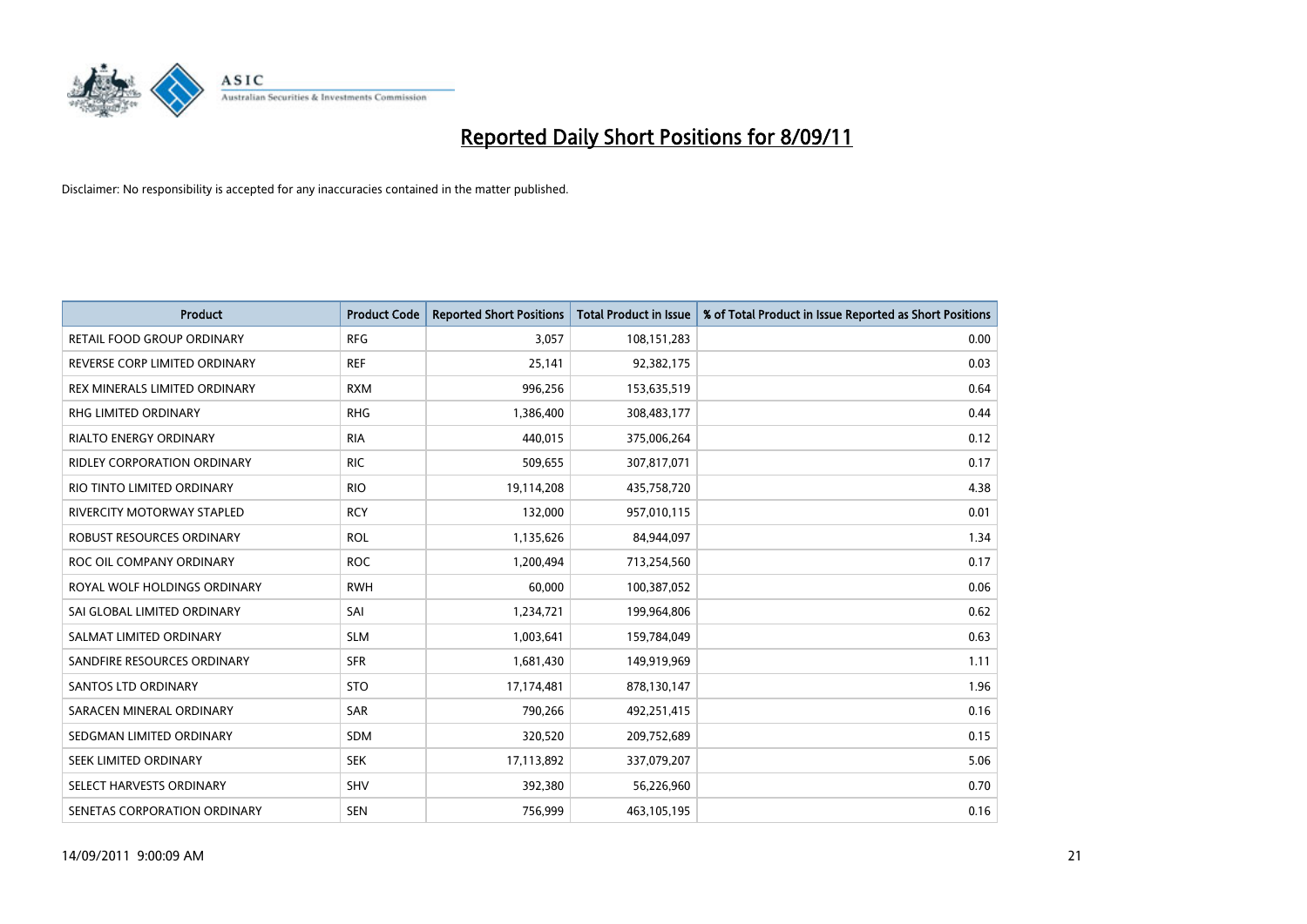

| Product                                  | <b>Product Code</b> | <b>Reported Short Positions</b> | <b>Total Product in Issue</b> | % of Total Product in Issue Reported as Short Positions |
|------------------------------------------|---------------------|---------------------------------|-------------------------------|---------------------------------------------------------|
| SENEX ENERGY LIMITED ORDINARY            | SXY                 | 400,000                         | 760,722,223                   | 0.05                                                    |
| SERVCORP LIMITED ORDINARY                | SRV                 | 78,675                          | 98,440,807                    | 0.08                                                    |
| SERVICE STREAM ORDINARY                  | <b>SSM</b>          | 344,663                         | 283,418,867                   | 0.12                                                    |
| SEVEN GROUP HOLDINGS ORDINARY            | <b>SVW</b>          | 1,272,777                       | 306,410,281                   | 0.41                                                    |
| SEVEN WEST MEDIA LTD ORDINARY            | <b>SWM</b>          | 2,099,546                       | 610,327,899                   | 0.34                                                    |
| SIGMA PHARMACEUTICAL ORDINARY            | <b>SIP</b>          | 16,464,188                      | 1,178,626,572                 | 1.36                                                    |
| SILEX SYSTEMS ORDINARY                   | <b>SLX</b>          | 446.302                         | 170,133,997                   | 0.27                                                    |
| SILVER LAKE RESOURCE ORDINARY            | <b>SLR</b>          | 112,230                         | 178,922,838                   | 0.06                                                    |
| SIMS METAL MGMT LTD ORDINARY             | SGM                 | 2,889,120                       | 205,415,458                   | 1.40                                                    |
| SINGAPORE TELECOMM. CHESS DEPOSITARY INT | SGT                 | 5,207,802                       | 168,828,658                   | 3.08                                                    |
| SIRIUS RESOURCES NL ORDINARY             | <b>SIR</b>          | 82,500                          | 137,134,586                   | 0.06                                                    |
| SKILLED GROUP LTD ORDINARY               | <b>SKE</b>          | 27,829                          | 233, 243, 776                 | 0.01                                                    |
| <b>SLATER &amp; GORDON ORDINARY</b>      | <b>SGH</b>          | 2,181                           | 151,307,651                   | 0.00                                                    |
| SMS MANAGEMENT, ORDINARY                 | <b>SMX</b>          | 146,156                         | 68,290,180                    | 0.20                                                    |
| SONIC HEALTHCARE ORDINARY                | <b>SHL</b>          | 5,118,662                       | 389,969,875                   | 1.32                                                    |
| SOUL PATTINSON (W.H) ORDINARY            | SOL                 | 18,577                          | 238,640,580                   | 0.01                                                    |
| SP AUSNET STAPLED SECURITIES             | <b>SPN</b>          | 3,295,735                       | 2,850,932,204                 | 0.10                                                    |
| SPARK INFRASTRUCTURE STAPLED NOTE & UNIT | SKI                 | 17,580,939                      | 1,326,734,264                 | 1.31                                                    |
| SPDR 200 FUND ETF UNITS                  | <b>STW</b>          | 8                               | 51,778,556                    | 0.00                                                    |
| SPECIALTY FASHION ORDINARY               | <b>SFH</b>          | 791,674                         | 191,786,121                   | 0.41                                                    |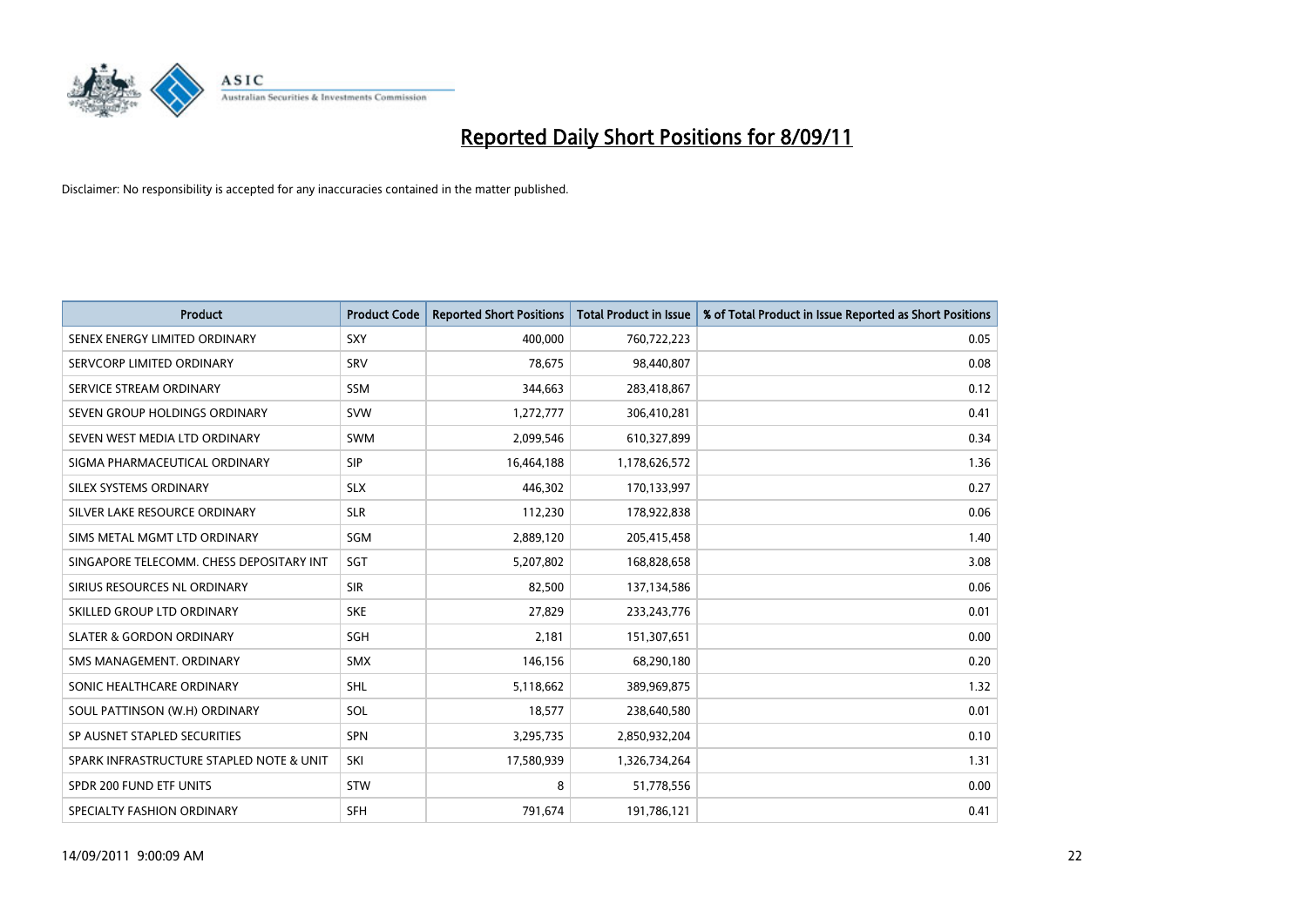

| Product                              | <b>Product Code</b> | <b>Reported Short Positions</b> | <b>Total Product in Issue</b> | % of Total Product in Issue Reported as Short Positions |
|--------------------------------------|---------------------|---------------------------------|-------------------------------|---------------------------------------------------------|
| SPOTLESS GROUP LTD ORDINARY          | SPT                 | 1,511,721                       | 262,766,725                   | 0.56                                                    |
| ST BARBARA LIMITED ORDINARY          | <b>SBM</b>          | 8,062,872                       | 325,615,389                   | 2.47                                                    |
| STAGING CONNECTIONS ORDINARY         | <b>STG</b>          | 2,917,189                       | 78,317,726                    | 3.72                                                    |
| STANMORE COAL LTD ORDINARY           | <b>SMR</b>          | 88,951                          | 89,791,402                    | 0.10                                                    |
| STARPHARMA HOLDINGS ORDINARY         | SPL                 | 1,135,677                       | 247,946,578                   | 0.46                                                    |
| STH AMERICAN COR LTD ORDINARY        | SAY                 | 9,200                           | 257,785,604                   | 0.00                                                    |
| STHN CROSS MEDIA ORDINARY            | <b>SXL</b>          | 2,473,337                       | 705,766,444                   | 0.33                                                    |
| STOCKLAND UNITS/ORD STAPLED          | SGP                 | 18,573,373                      | 2,383,036,717                 | 0.77                                                    |
| STRAITS RES LTD. ORDINARY            | SRO                 | 7,748,107                       | 324,796,141                   | 2.38                                                    |
| <b>STW COMMUNICATIONS ORDINARY</b>   | SGN                 | 273,892                         | 364,310,964                   | 0.07                                                    |
| SUNCORP GROUP LTD ORDINARY           | <b>SUN</b>          | 12,778,486                      | 1,286,600,980                 | 0.96                                                    |
| SUNDANCE RESOURCES ORDINARY          | <b>SDL</b>          | 18,955,519                      | 2,887,654,669                 | 0.64                                                    |
| SUNLAND GROUP LTD ORDINARY           | <b>SDG</b>          | 126,125                         | 220,457,476                   | 0.06                                                    |
| SUPER RET REP LTD ORDINARY           | SUL                 | 260,545                         | 130,478,739                   | 0.20                                                    |
| SWICK MINING ORDINARY                | <b>SWK</b>          | 1,548                           | 236,724,970                   | 0.00                                                    |
| SYMEX HOLDINGS ORDINARY              | <b>SYM</b>          | 6,633                           | 189,166,670                   | 0.00                                                    |
| <b>TABCORP HOLDINGS LTD ORDINARY</b> | <b>TAH</b>          | 13,850,287                      | 688,019,737                   | 2.01                                                    |
| TALENT2 INTERNATION ORDINARY         | <b>TWO</b>          | 100,525                         | 146,539,334                   | 0.07                                                    |
| TAP OIL LIMITED ORDINARY             | <b>TAP</b>          | 670,536                         | 240,995,311                   | 0.28                                                    |
| TASSAL GROUP LIMITED ORDINARY        | <b>TGR</b>          | 175,147                         | 146,304,404                   | 0.10                                                    |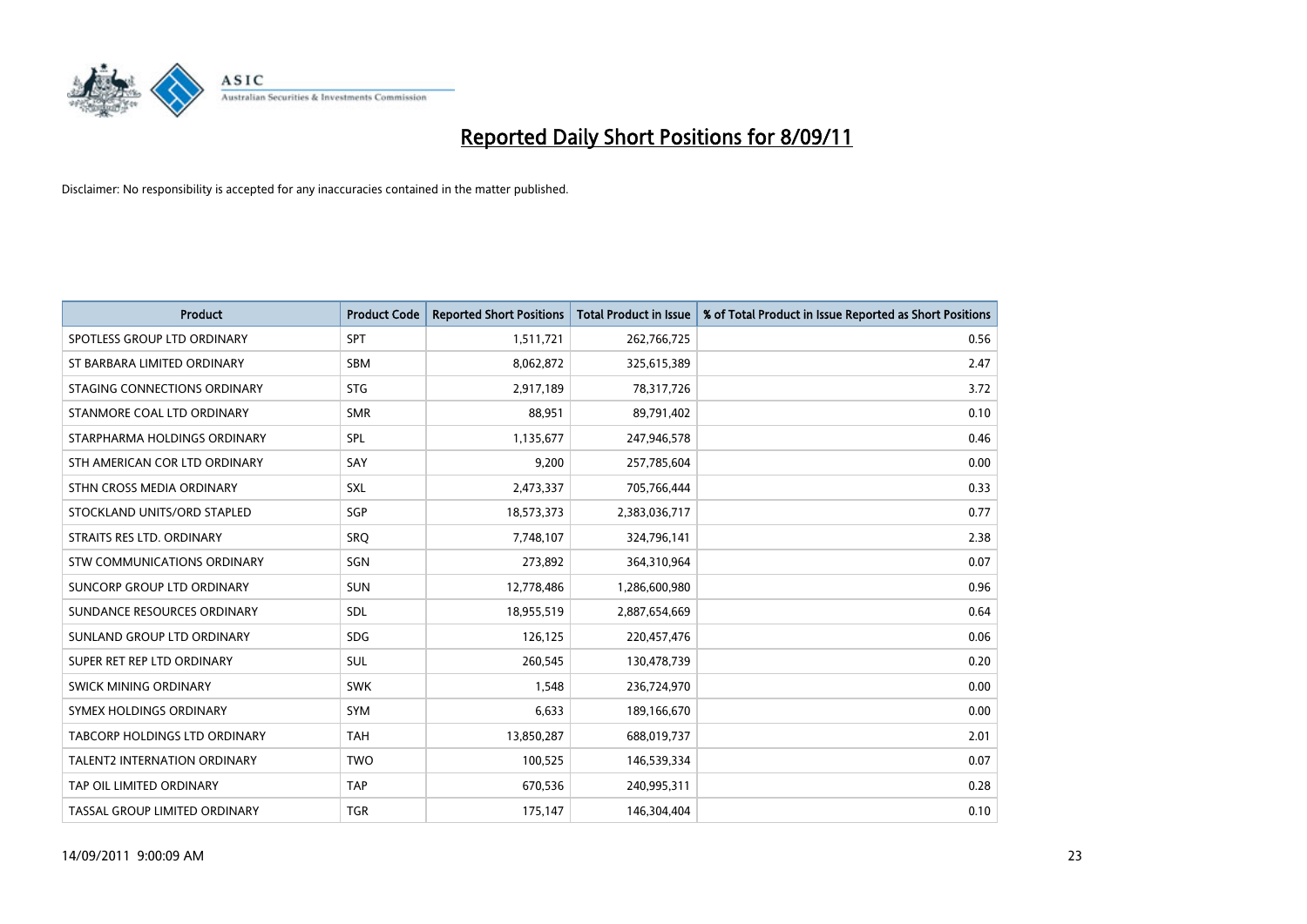

| <b>Product</b>                       | <b>Product Code</b> | <b>Reported Short Positions</b> | Total Product in Issue | % of Total Product in Issue Reported as Short Positions |
|--------------------------------------|---------------------|---------------------------------|------------------------|---------------------------------------------------------|
| <b>TATTS GROUP LTD ORDINARY</b>      | <b>TTS</b>          | 26,727,582                      | 1,318,687,024          | 2.01                                                    |
| <b>TELECOM CORPORATION ORDINARY</b>  | <b>TEL</b>          | 20,616,661                      | 1,924,707,065          | 1.07                                                    |
| TELSTRA CORPORATION, ORDINARY        | <b>TLS</b>          | 61,729,337                      | 12,443,074,357         | 0.50                                                    |
| TEN NETWORK HOLDINGS ORDINARY        | <b>TEN</b>          | 31,514,531                      | 1,045,236,720          | 2.99                                                    |
| TERANGA GOLD CORP CDI 1:1            | <b>TGZ</b>          | 271,025                         | 153,488,354            | 0.17                                                    |
| TEXON PETROLEUM LTD ORDINARY         | <b>TXN</b>          | 117,233                         | 242,539,848            | 0.05                                                    |
| TFS CORPORATION LTD ORDINARY         | <b>TFC</b>          | 232,233                         | 276,453,042            | 0.08                                                    |
| THE REJECT SHOP ORDINARY             | <b>TRS</b>          | 1,078,037                       | 26,071,170             | 4.14                                                    |
| THOR MINING PLC CHESS DEPOSITARY 1:1 | <b>THR</b>          | 2,307                           | 222,489,120            | 0.00                                                    |
| THORN GROUP LIMITED ORDINARY         | <b>TGA</b>          | 30.837                          | 146,091,970            | 0.02                                                    |
| <b>TIGER RESOURCES ORDINARY</b>      | <b>TGS</b>          | 128,896                         | 671,110,549            | 0.02                                                    |
| TISHMAN SPEYER UNITS                 | <b>TSO</b>          | 41,524                          | 338,440,904            | 0.01                                                    |
| TNG LIMITED ORDINARY                 | <b>TNG</b>          | 4.321                           | 284,803,062            | 0.00                                                    |
| TOLL HOLDINGS LTD ORDINARY           | <b>TOL</b>          | 27,302,247                      | 710,128,531            | 3.82                                                    |
| TORO ENERGY LIMITED ORDINARY         | <b>TOE</b>          | 35,404                          | 965,436,676            | 0.00                                                    |
| <b>TOWER LIMITED ORDINARY</b>        | <b>TWR</b>          | 689,519                         | 265,176,580            | 0.26                                                    |
| TOX FREE SOLUTIONS ORDINARY          | <b>TOX</b>          | 57,640                          | 96,503,382             | 0.05                                                    |
| TPG TELECOM LIMITED ORDINARY         | <b>TPM</b>          | 5,925,436                       | 783,481,644            | 0.76                                                    |
| <b>TRANSFIELD SERVICES ORDINARY</b>  | <b>TSE</b>          | 3,470,411                       | 549,715,957            | 0.64                                                    |
| TRANSPACIFIC INDUST, ORDINARY        | <b>TPI</b>          | 10.587.229                      | 960,638,735            | 1.08                                                    |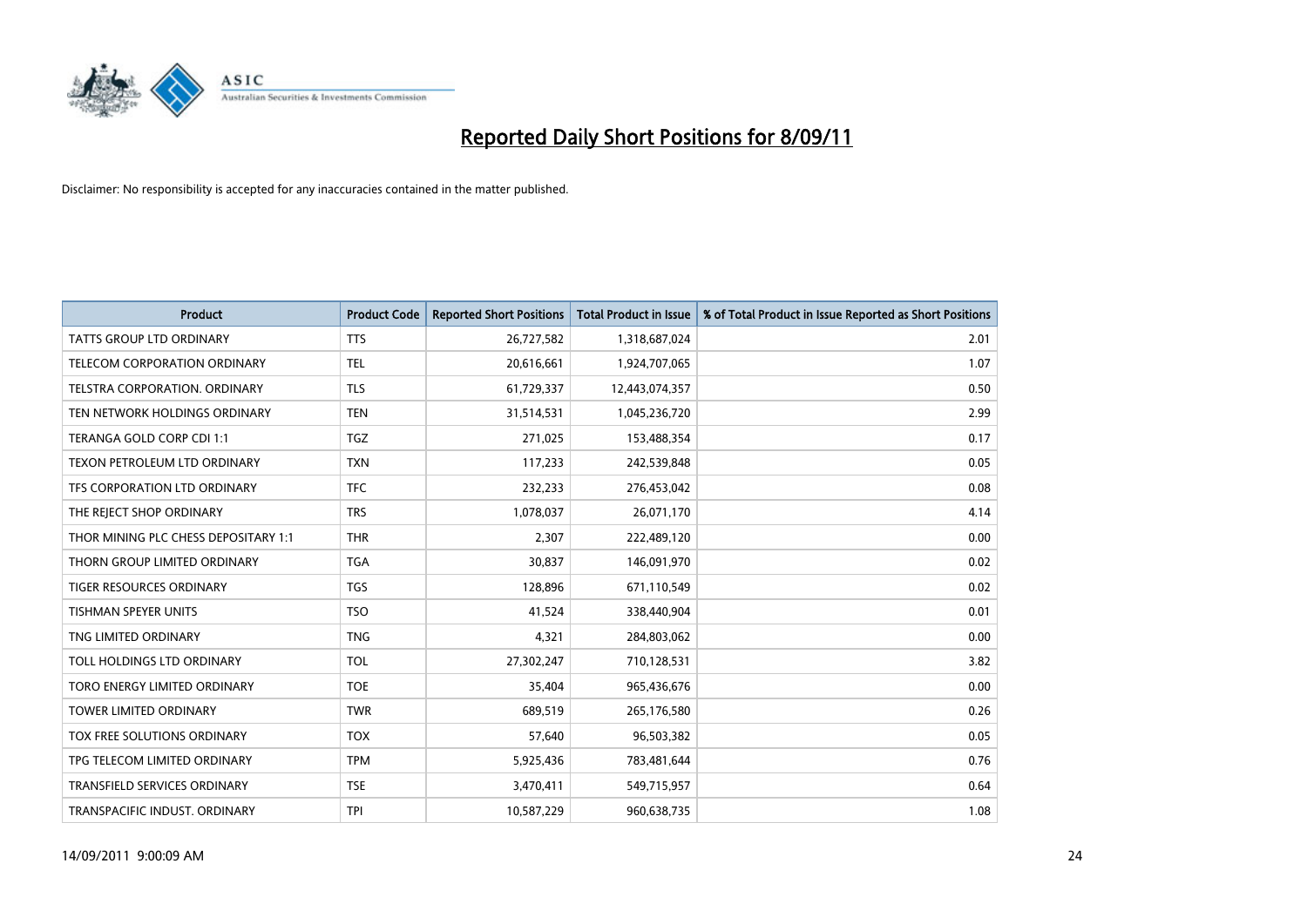

| Product                                | <b>Product Code</b> | <b>Reported Short Positions</b> | <b>Total Product in Issue</b> | % of Total Product in Issue Reported as Short Positions |
|----------------------------------------|---------------------|---------------------------------|-------------------------------|---------------------------------------------------------|
| TRANSURBAN GROUP TRIPLE STAPLED SEC.   | <b>TCL</b>          | 2,813,831                       | 1,450,831,425                 | 0.17                                                    |
| TREASURY WINE ESTATE ORDINARY          | <b>TWE</b>          | 19,928,756                      | 647,227,144                   | 3.08                                                    |
| TRINITY GROUP STAPLED SECURITIES       | <b>TCQ</b>          | 3,419                           | 203,405,927                   | 0.00                                                    |
| TROY RESOURCES NL ORDINARY             | <b>TRY</b>          | 191,418                         | 88,001,823                    | 0.22                                                    |
| UGL LIMITED ORDINARY                   | UGL                 | 6,197,974                       | 166,047,171                   | 3.72                                                    |
| UNILIFE CORPORATION CDI 6:1            | <b>UNS</b>          | 776,374                         | 267,082,637                   | 0.28                                                    |
| UXC LIMITED ORDINARY                   | <b>UXC</b>          | 58,556                          | 306,933,250                   | 0.02                                                    |
| <b>VDM GROUP LIMITED ORDINARY</b>      | <b>VMG</b>          | 11,116                          | 193,127,749                   | 0.01                                                    |
| <b>VENTURE MINERALS ORDINARY</b>       | <b>VMS</b>          | 278,935                         | 221,093,592                   | 0.12                                                    |
| <b>VIRALYTICS LIMITED ORDINARY</b>     | <b>VLA</b>          |                                 | 59,183,275                    | 0.00                                                    |
| <b>VIRGIN BLUE HOLDINGS ORDINARY</b>   | <b>VBA</b>          | 35,294,485                      | 2,210,197,600                 | 1.61                                                    |
| <b>VISION GROUP HLDGS ORDINARY</b>     | <b>VGH</b>          | 78,000                          | 74,520,926                    | 0.10                                                    |
| <b>VITA GROUP LTD ORDINARY</b>         | <b>VTG</b>          | 75,190                          | 142,499,800                   | 0.05                                                    |
| <b>VITERRA INC CDI 1:1</b>             | <b>VTA</b>          | 3,828                           | 68,629,939                    | 0.01                                                    |
| <b>WATPAC LIMITED ORDINARY</b>         | <b>WTP</b>          | 16,164                          | 183,341,382                   | 0.00                                                    |
| <b>WDS LIMITED ORDINARY</b>            | <b>WDS</b>          | 701                             | 144,055,662                   | 0.00                                                    |
| <b>WEBIET LIMITED ORDINARY</b>         | <b>WEB</b>          | 52,338                          | 74,436,278                    | 0.07                                                    |
| WESFARMERS LIMITED ORDINARY            | <b>WES</b>          | 19,292,780                      | 1,005,791,581                 | 1.90                                                    |
| WESFARMERS LIMITED PARTIALLY PROTECTED | <b>WESN</b>         | 100,977                         | 151,280,581                   | 0.05                                                    |
| WESTERN AREAS NL ORDINARY              | <b>WSA</b>          | 9,735,718                       | 179,735,899                   | 5.42                                                    |